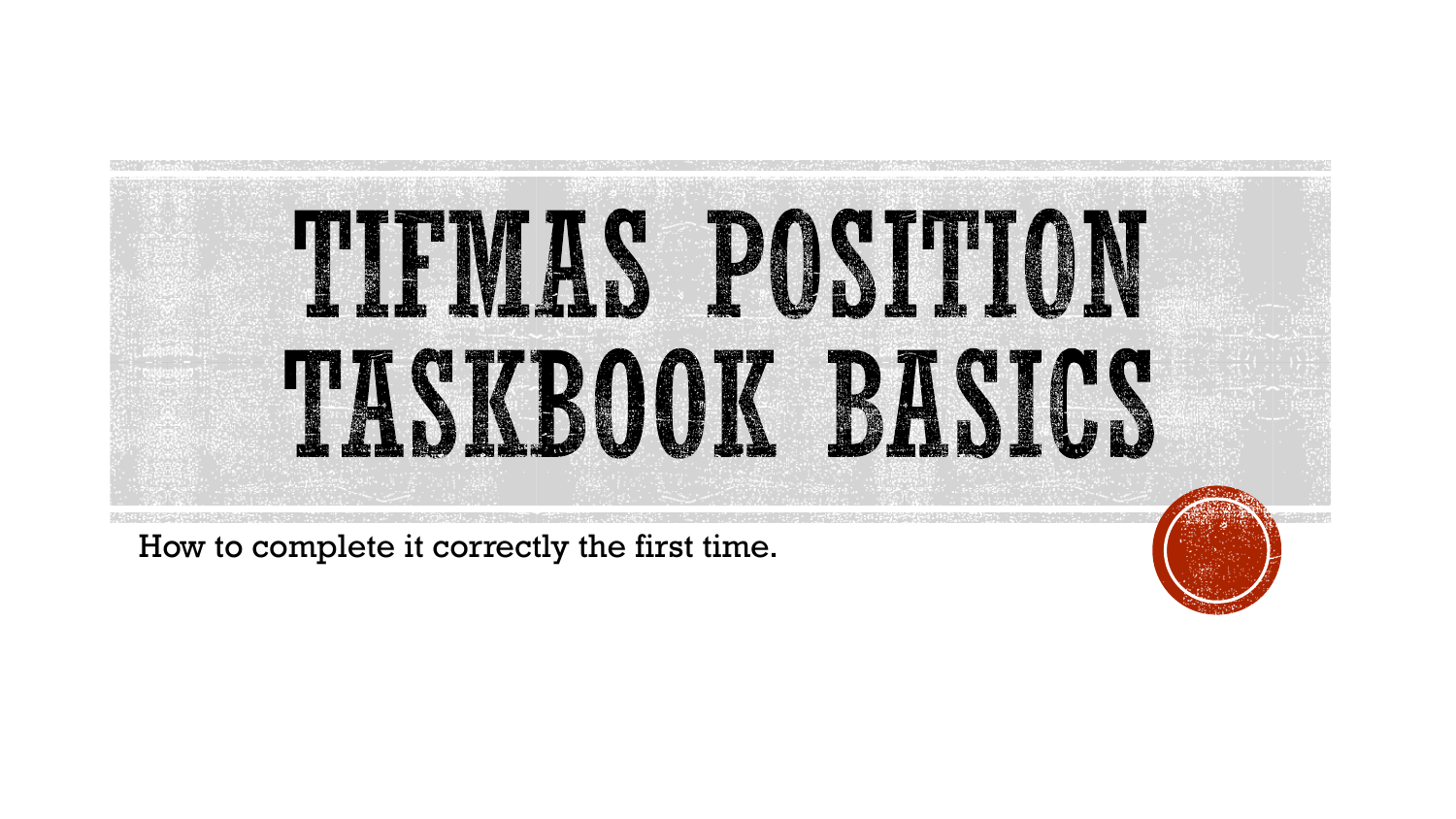# THE POINT OF THE PTBS

"NWCG Position Task Books (PTBs) have been developed for designated National Interagency Incident Management System (NIIMS) positions. Each PTB lists the competencies, behaviors and tasks required for successful performance in specific positions. Trainees must be **observed** completing all tasks and show knowledge and competency in their performance during the completion of this PTB."

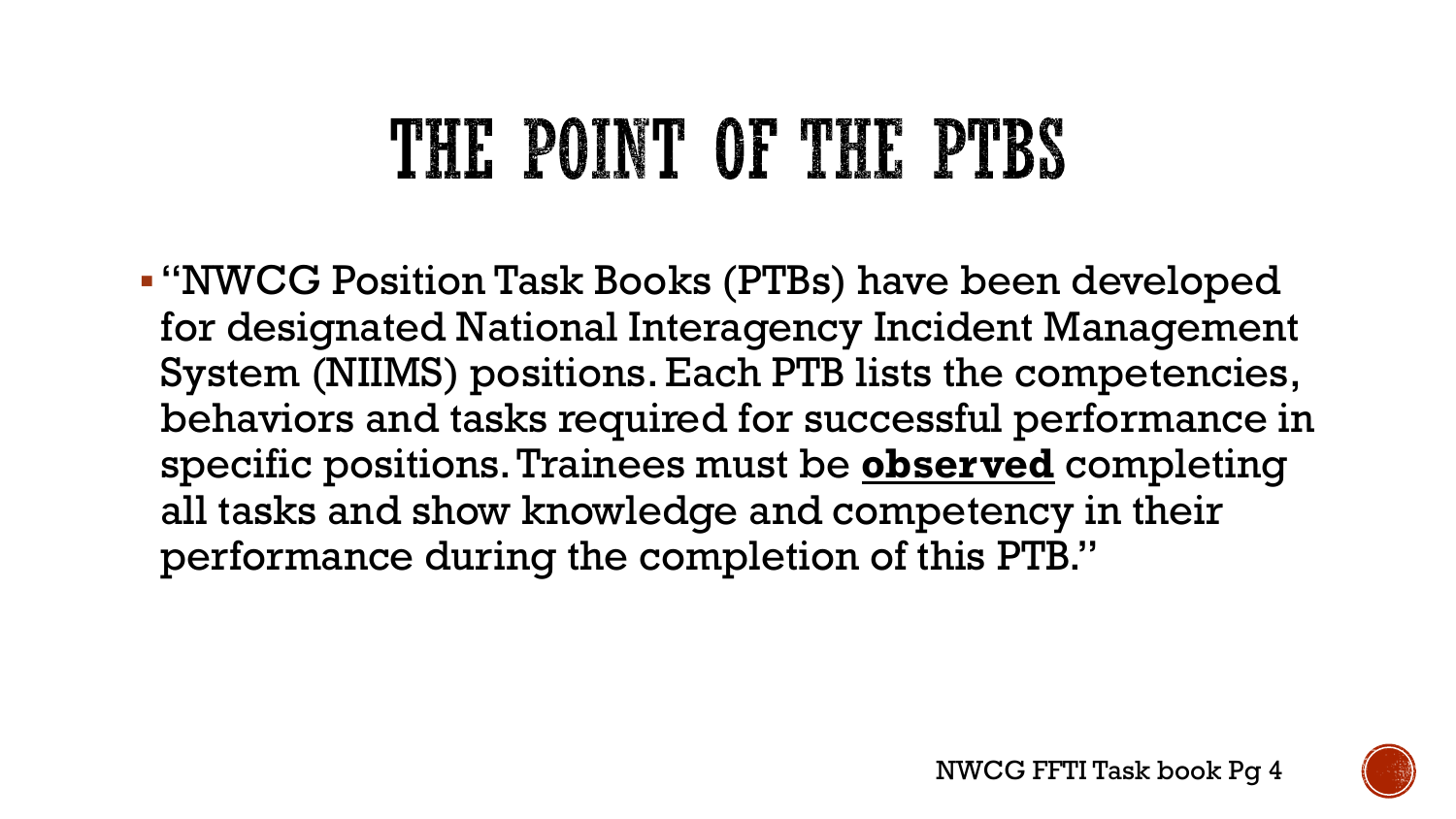#### **Task Book Assigned To:**

Trainee's Name: Katlene Ginn

Home Unit/Agency: Brazos County PCT 3

Home Unit Phone Number: 979-123-1234

#### **Task Book Initiated By:**

Official's Name: Jason Ware

Fire Chief

Home Unit/Agency: Brazos County PCT 3

Home Unit Phone Number: 979-123-1234

Home Unit Address: 123 Elmo Weedon Rd College Station, TX 77845

<u> 1980 - Johann Stoff, deutscher Stoff, der Stoff, der Stoff, der Stoff, der Stoff, der Stoff, der Stoff, der S</u>

Date Initiated: 1/20/18

## **OPENING A PTB**

#### • **Trainee information**

• **Initiation of the PTB:** Must be initiated by agency holding Trainees qualifications at the time of initiation

• **PTB can be open** prior to completing required training for that position, But only after completion of prior qualifications. Example: you must be a Qualified FFTI to open ENGB PTB.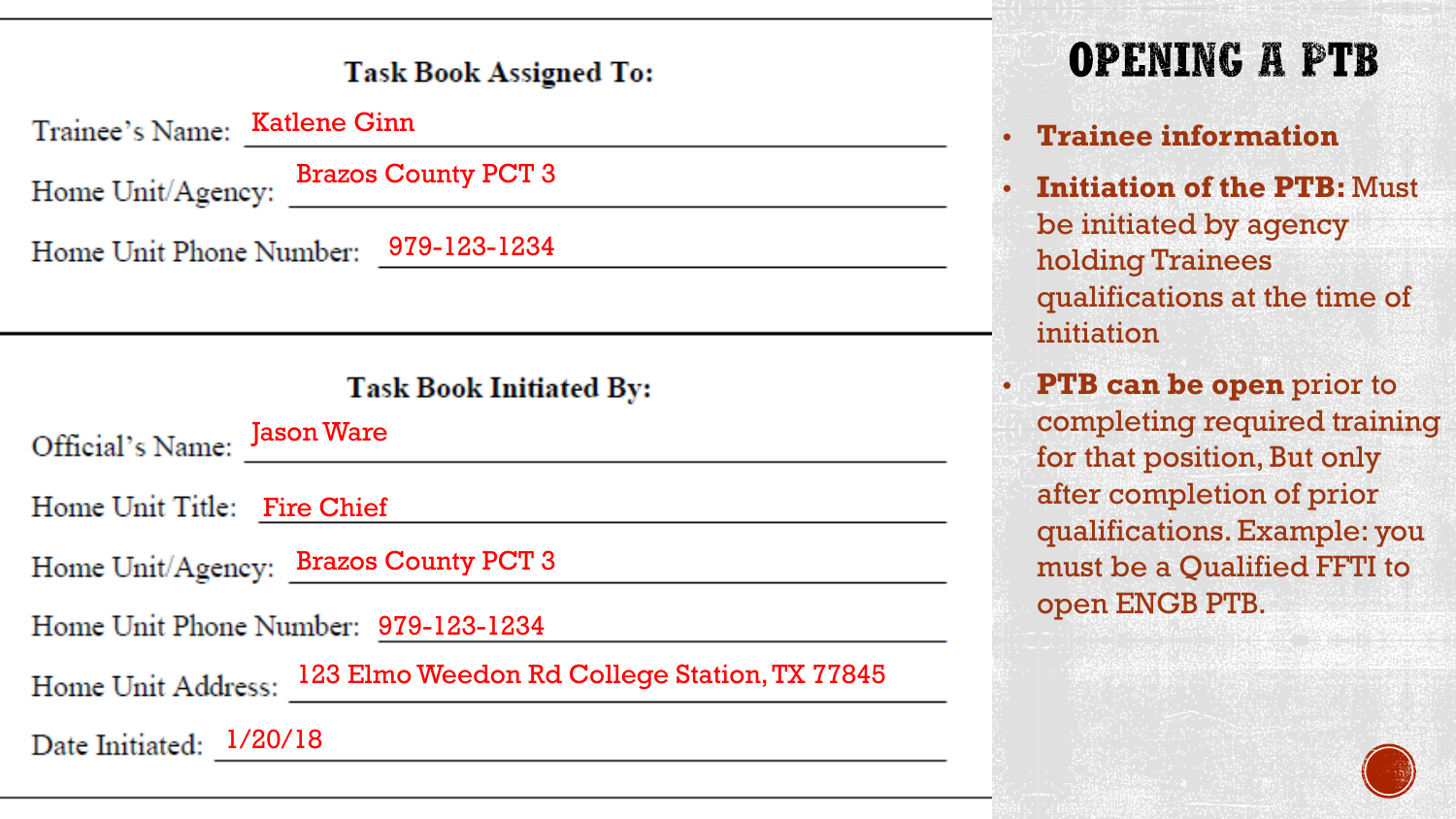# TASK CODE MEANINGS

- **O =** Task can be completed in any situation
- **I =** Task must be performed on an incident managed under the Incident Command System (ICS). (planned or unplanned)
- **W =** Task must be performed on a **wildfire incident**.
- **RX =** Task must be performed on a **prescribed fire incident**.
- **W/RX =** Task must be performed on a **wildfire OR prescribed fire incident**.
- **R =** Rare events such as accidents, injuries, vehicle or aircraft crashes occur infrequently and opportunities to evaluate performance in a real setting are limited. The evaluator should determine, through interview, if the trainee would be able to perform the task in a real situation.

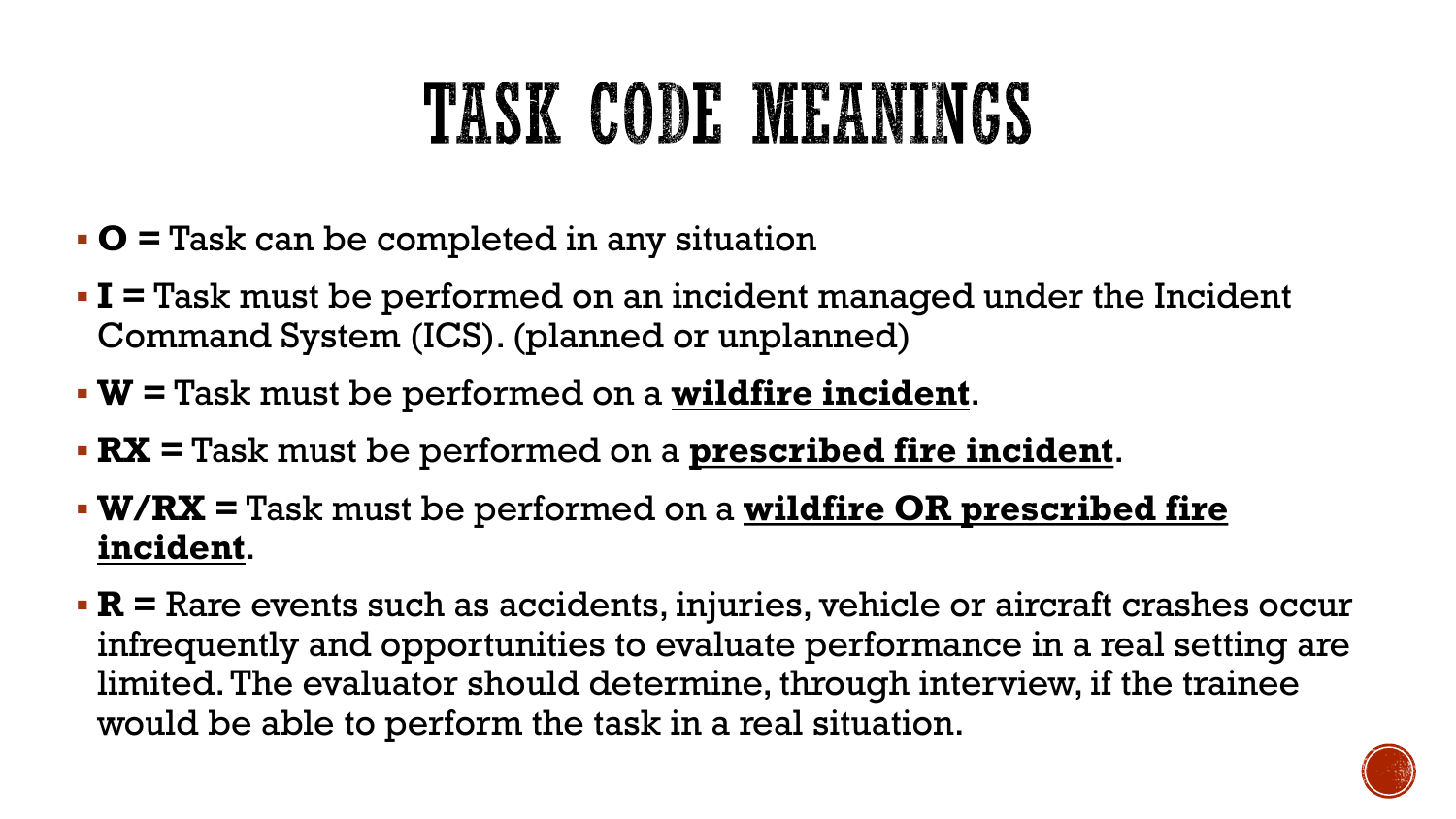| <b>TASK</b>                                                                                                                                                                                                                                                                                                                                                                                                                                                  | с<br>$\mathbf{o}$<br>$\mathbf{D}$<br>E | EVAL.<br><b>RECORD</b><br># | <b>EVALUATOR:</b><br>Initial & date<br>upon completion<br>of task |
|--------------------------------------------------------------------------------------------------------------------------------------------------------------------------------------------------------------------------------------------------------------------------------------------------------------------------------------------------------------------------------------------------------------------------------------------------------------|----------------------------------------|-----------------------------|-------------------------------------------------------------------|
| Behavior: Model leadership values and principles.                                                                                                                                                                                                                                                                                                                                                                                                            |                                        |                             |                                                                   |
| 16. Exhibit principles of duty.<br>Be proficient in your job, both technically and as a<br>leader.<br>Make sound and timely decisions.<br>Ensure tasks are understood, supervised and<br>accomplished.<br>Develop your subordinates for the future.                                                                                                                                                                                                          | T                                      |                             |                                                                   |
| 17. Exhibit principles of respect.<br>Know your subordinates and look out for their<br>well-being.<br>Keep your subordinates informed.<br>Build the team.<br>Employ your subordinates in accordance with their<br>capabilities.                                                                                                                                                                                                                              | I                                      |                             |                                                                   |
| 18. Exhibit principles of integrity.<br>Know yourself and seek improvement.<br>Seek responsibility and accept responsibility for<br>۰<br>vour actions.<br>Set the example.                                                                                                                                                                                                                                                                                   | I                                      |                             |                                                                   |
| Behavior: Ensure the safety, welfare, and accountability of assigned personnel.                                                                                                                                                                                                                                                                                                                                                                              |                                        |                             |                                                                   |
| 19. Provide for the safety and welfare of assigned<br><b>resources</b><br>Recognize, mitigate and communicate potentially<br>hazardous situations during tactical operations.<br>Monitor condition of assigned resources.<br>Account for assigned resources.<br>Provide for care of squad members and notify<br>supervisor in event of sickness, injury, or accident.<br>Identify agency policy and practice safety<br>procedures appropriate to conditions. | W/RX                                   |                             |                                                                   |

╲

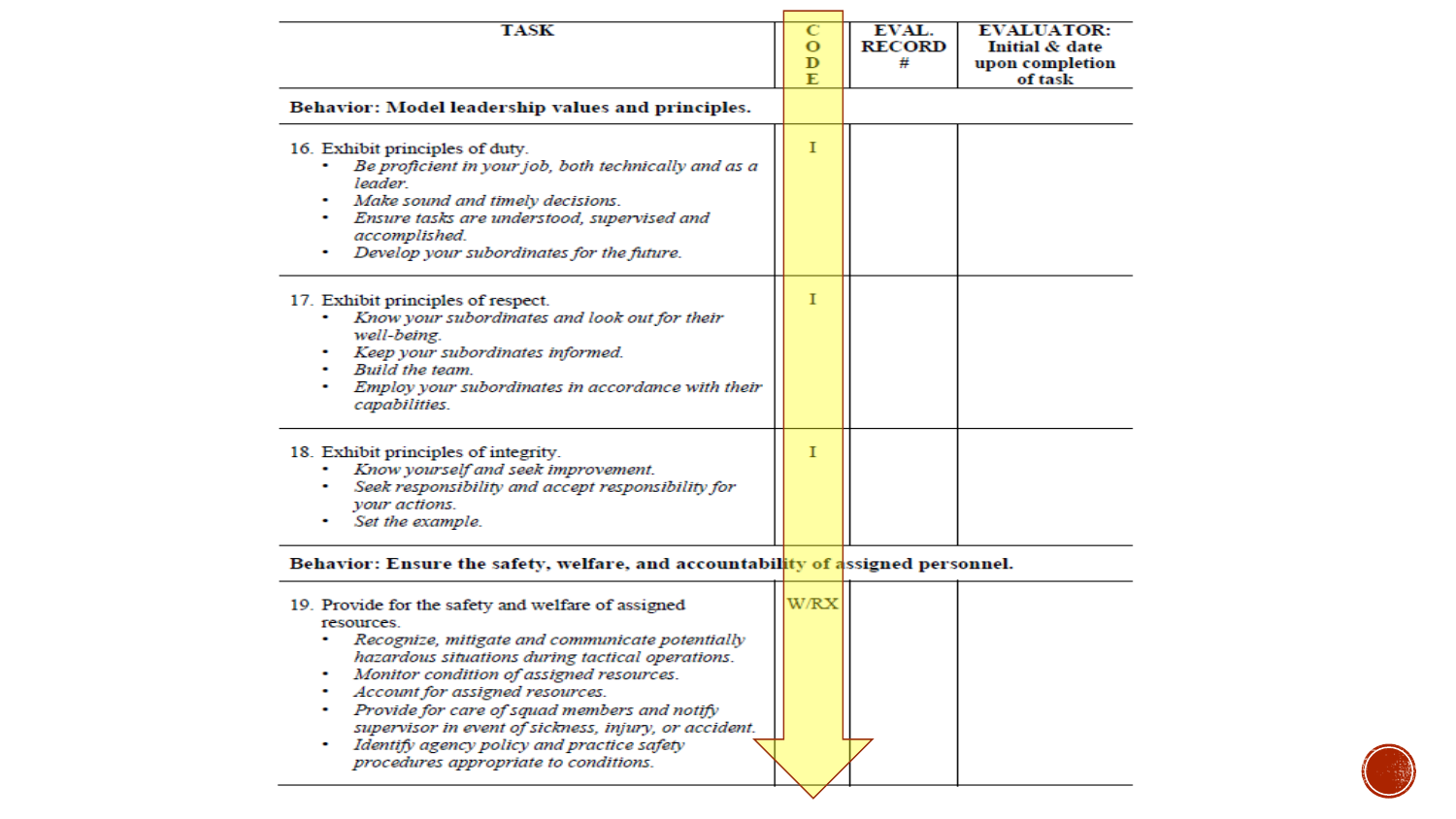# TASK BULLETS

 The bullets under each numbered task are examples or indicators of items or actions related to the task. The purpose of the bullets is to assist the evaluator in evaluating the trainee; the bullets are not allinclusive. Evaluate and initial ONLY the numbered tasks. **DO NOT** evaluate and initial each individual bullet.

| TASK                                                                                                                                                                                                                                                                                                                       | C<br>o<br>D<br>E | EVAL.<br><b>RECORD</b><br># | <b>EVALUATOR:</b><br>Initial & date<br>upon completion<br>of task |
|----------------------------------------------------------------------------------------------------------------------------------------------------------------------------------------------------------------------------------------------------------------------------------------------------------------------------|------------------|-----------------------------|-------------------------------------------------------------------|
| Behavior: Ensure readiness for assignment.                                                                                                                                                                                                                                                                                 |                  |                             |                                                                   |
| Obtain complete information from dispatch upon<br>1.<br>assignment.<br>Incident name<br>Incident order number<br>Request number<br>Incident phone mumber<br>٠<br>Reporting time<br>Reporting location (drop point)<br>٠<br>Transportation arrangements/travel routes<br>Contact procedures during travel (telephone/radio) | O                |                             |                                                                   |

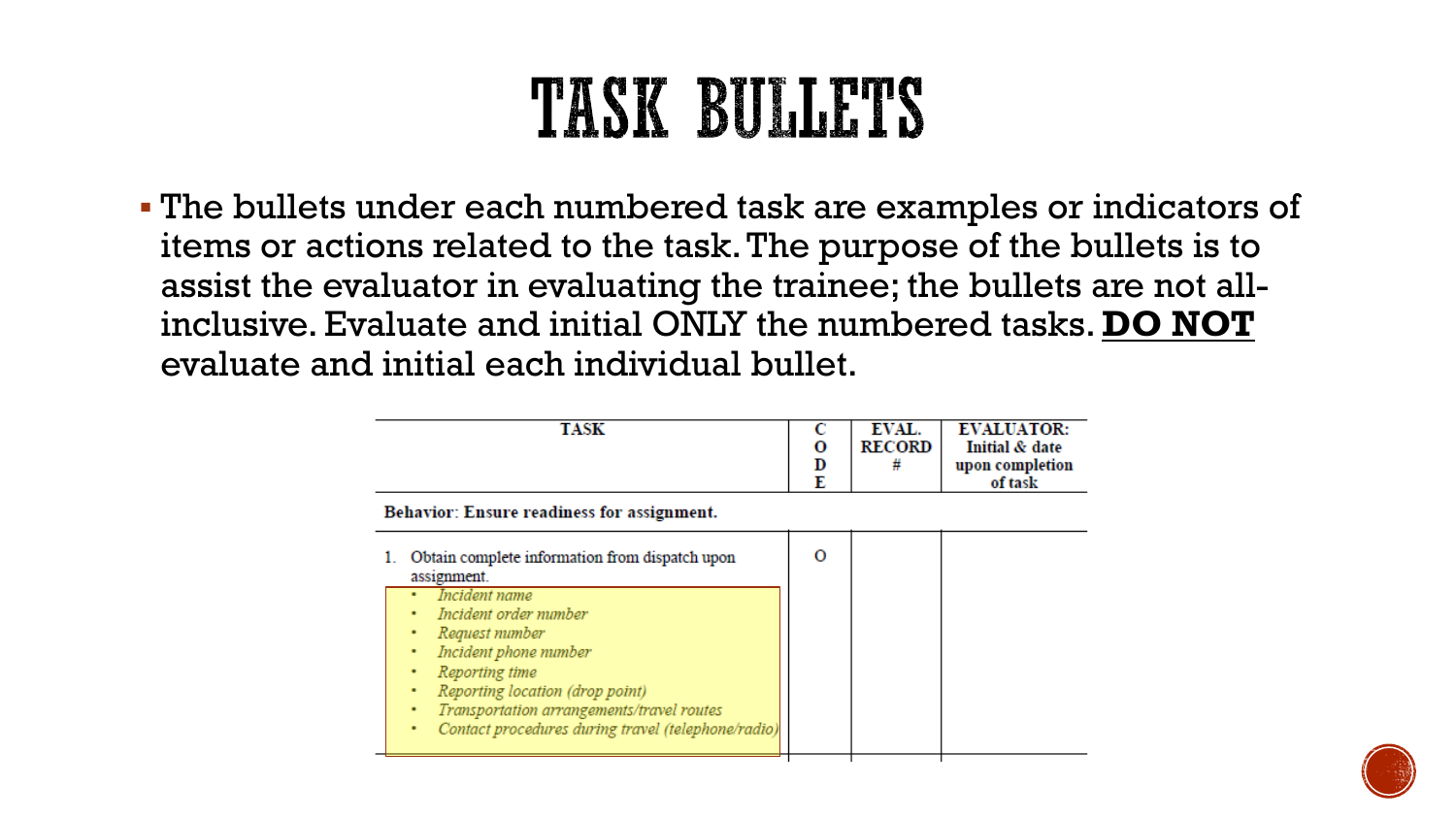# EVALUATORS... WHO?

- Any person that Supervises an individual on an incident, training, or event can be an evaluator in that trainee's PTB.
- **Final Evaluators** however have to be qualified in that PTB position or higher either in TIFMAS or a State/Federal RED card system.
- **NOTE:** Faller Final Evaluators have to be on the approved final evaluator list located on the TIFMAS.org website

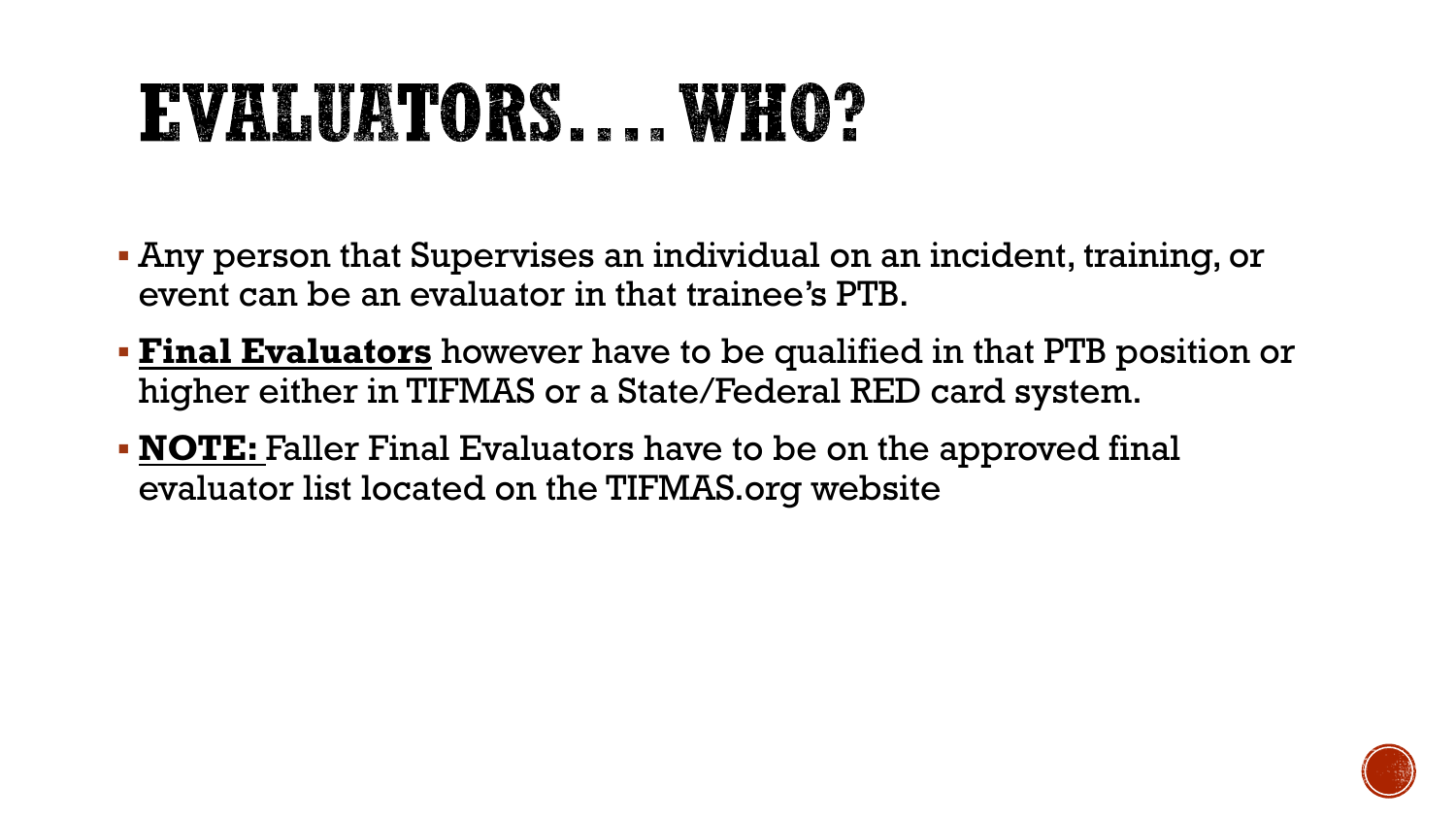# EVALUATION RECORD PAGE

|                                                        | <b>Evaluation Record #</b>                                                                                                                                                                                                                                                                                                                      |                  |
|--------------------------------------------------------|-------------------------------------------------------------------------------------------------------------------------------------------------------------------------------------------------------------------------------------------------------------------------------------------------------------------------------------------------|------------------|
|                                                        | <b>Trainee Information</b>                                                                                                                                                                                                                                                                                                                      |                  |
| Printed Name:                                          |                                                                                                                                                                                                                                                                                                                                                 | Eve:             |
| Trainee Position on Incident/Event:                    |                                                                                                                                                                                                                                                                                                                                                 |                  |
| Home Unit/Agency:                                      |                                                                                                                                                                                                                                                                                                                                                 | inci             |
| Home Unit /Agency Address and Phone Number:            |                                                                                                                                                                                                                                                                                                                                                 |                  |
| <b>Printed Name:</b>                                   | <b>Evaluator Information</b>                                                                                                                                                                                                                                                                                                                    | com              |
| <b>Evaluator Position on Incident/Event:</b>           |                                                                                                                                                                                                                                                                                                                                                 |                  |
| Home Unit/Agency:                                      |                                                                                                                                                                                                                                                                                                                                                 | of th            |
| Home Unit /Agency Address and Phone Number:            |                                                                                                                                                                                                                                                                                                                                                 |                  |
|                                                        | <b>Incident/Event Information</b>                                                                                                                                                                                                                                                                                                               |                  |
| Incident/Event Name:                                   | Reference (Incident Number/Fire Code):                                                                                                                                                                                                                                                                                                          | No t             |
| Duration:                                              |                                                                                                                                                                                                                                                                                                                                                 |                  |
|                                                        | Incident Kind: Wildfire, Prescribed Fire, All Hazard, Other (specify):                                                                                                                                                                                                                                                                          | ranc             |
| Location (include Geographic Area, Agency, and State): |                                                                                                                                                                                                                                                                                                                                                 |                  |
|                                                        | Management Type (circle one): Type 5, Type 4, Type 3, Type 2, Type 1, Area Command<br>OR Prescribed Fire Complexity Level (circle one): Low, Moderate, High                                                                                                                                                                                     |                  |
|                                                        | FBPS Fuel Model Letter: G = Grass, B = Brush, T = Timber, S = Slash                                                                                                                                                                                                                                                                             | The              |
|                                                        | <b>Evaluator's Recommendation</b><br>(Initial only one line as appropriate)                                                                                                                                                                                                                                                                     | recc             |
| certification.                                         | 1) The tasks initialed and dated by me on the Qualification Record have been performed under my supervision in<br>a satisfactory manner. The trainee has successfully performed all tasks in the PTB for the position. I have<br>completed the Final Evaluator's Verification section and recommend the trainee be considered for agency        | ver <sub>1</sub> |
|                                                        | 2) The tasks initialed and dated by me on the Qualification Record have been performed under my supervision in<br>a satisfactory manner. However, opportunities were not available for all tasks (or all uncompleted tasks) to be<br>performed and evaluated on this assignment. An additional assignment is needed to complete the evaluation. | Be s             |
| guidance, or experience is recommended.                | 3) The trainee did not complete certain tasks in the PTB in a satisfactory manner and additional training,                                                                                                                                                                                                                                      |                  |
|                                                        | 4) The individual is severely deficient in the performance of tasks in the PTB for the position and additional<br>training, guidance, or experience is recommended prior to another training assignment.                                                                                                                                        | <b>Eval</b>      |
| sheet to the evaluation record.                        | Record additional remarks/recommendations on an Individual Performance Evaluation, or by attaching an additional                                                                                                                                                                                                                                | ıniti            |
|                                                        |                                                                                                                                                                                                                                                                                                                                                 |                  |

Date:

Evaluator's Signature:

Evaluator's Relevant Qualification (or agency certification):

- ry time you are evaluated during an dent/event an evaluation record should be pleted to document the type, complexity level ne incident/event as well as your performance.
- :wo records should span the same date/time  $\mathop{\text{res}}\nolimits.$
- final evaluator has to complete an evaluation  $\mathop{\rm ord}\nolimits$  in addition to the Final evaluator fication section at the beginning of the PTB
- $\,$ ure all sections are filled out and legible  $\,$
- luation records can not be dated before the ation date.

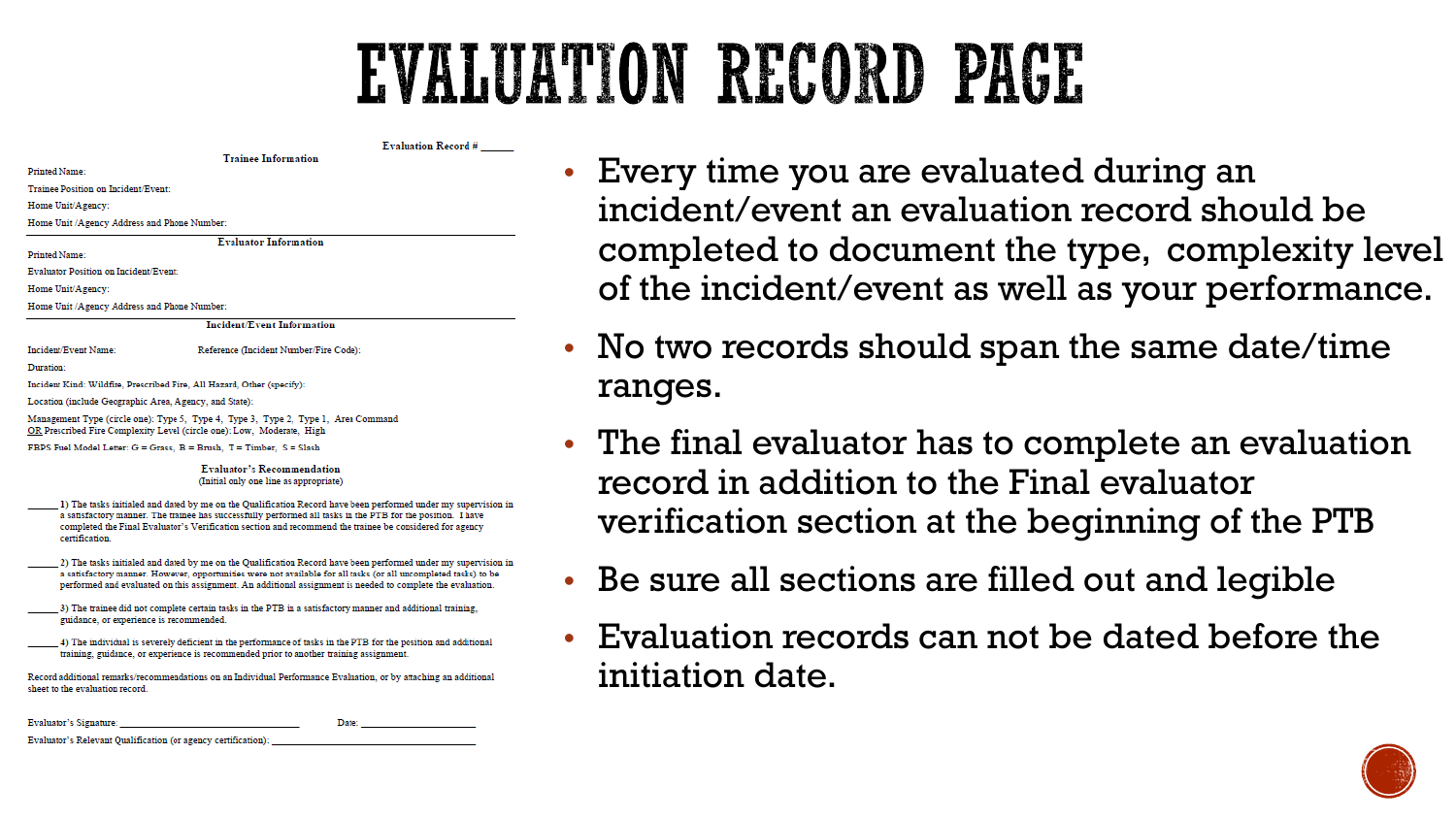Evaluation Record  $\#$  1

**Trainee Information** 

Printed Name: Katlene Ginn

Trainee Position on Incident/Event: FFTI (T)

Home Unit/Agency: Brazos County PCT 3 VFD

Home Unit / Agency Address and Phone Number: Home Unit Address and Phone Number

**Evaluator Information** 

Printed Name: Bill Terry Evaluator Position on Incident/Event: ENGB

Home Unit/Agency: Texas A&M Forest Service

Home Unit /Agency Address and Phone Number: Home Unit Address and Phone Number

TOP OF EVALUATION **RECORD** 

• **Evaluation Record #** - Each evaluation record should be numbered sequentially. Place this number at the top of the evaluation record page

- **Trainee Information**
- **Evaluator Information**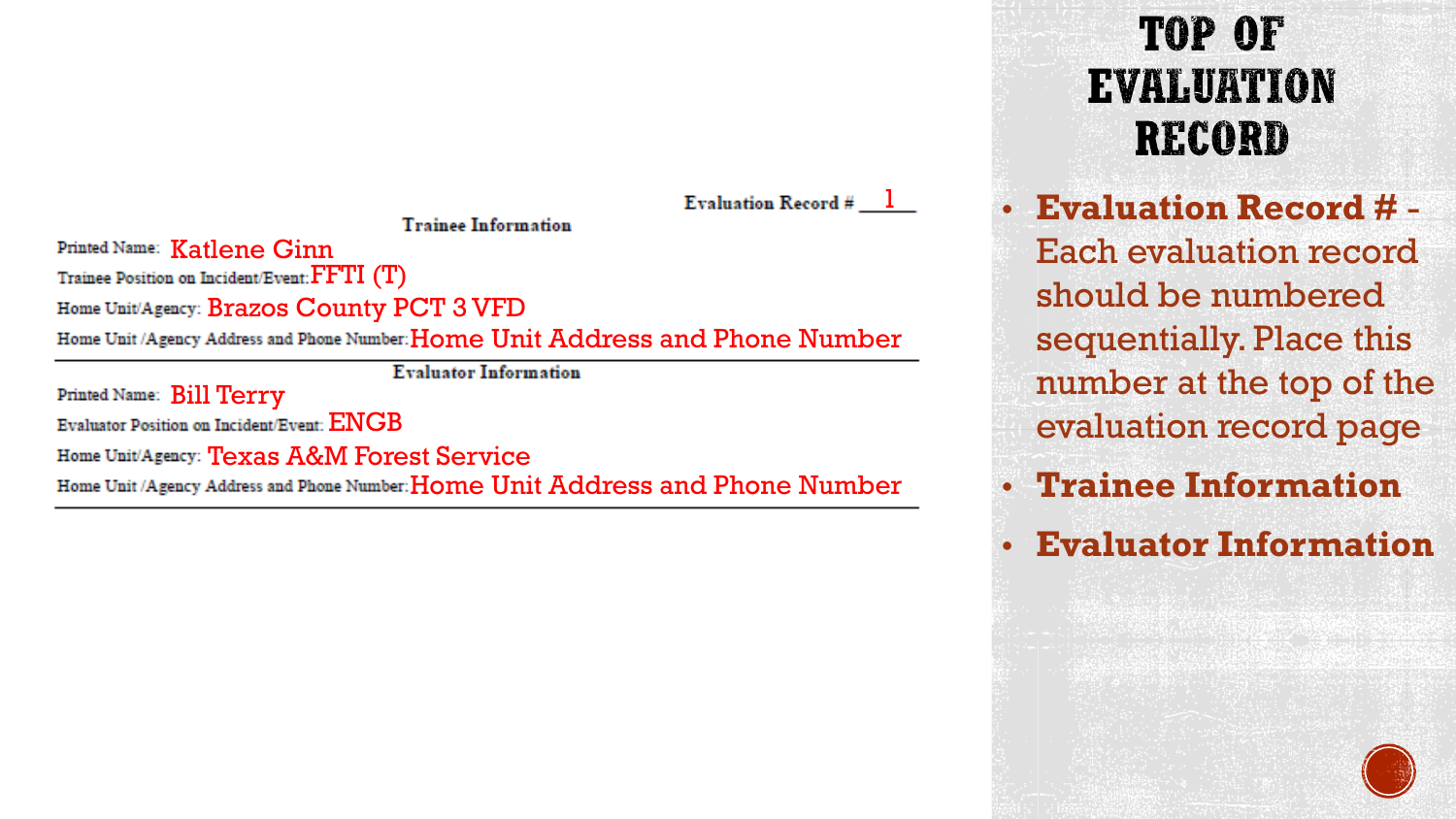#### **Incident/Event Information**

Incident/Event Name: Big circle fire Reference (Incident Number/Fire Code): TX-TXMS-180023 4/25/18 4 hours

Incident Kind Wildfire, Prescribed Fire, All Hazard, Other (specify):

Location (include Geographic Area, Agency, and State):  $\operatorname{Bryan}, \operatorname{TX} \operatorname{TFS}$ 

Management Type (circle one): Type 5, Type 4) Type 3, Type 2, Type 1, Area Command OR Prescribed Fire Complexity Level (circle one): Low, Moderate, High

FBPS Fuel Model Letter:  $G =$  Grass,  $B =$  Brush,  $T =$  Timber,  $S =$  Slash

**Evaluator's Recommendation** (Initial only one line as appropriate)

1) The tasks initialed and dated by me on the Qualification Record have been performed under my supervision in a satisfactory manner. The trainee has successfully performed all tasks in the PTB for the position. I have completed the Final Evaluator's Verification section and recommend the trainee be considered for agency certification

2) The tasks initialed and dated by me on the Qualification Record have been performed under my supervision in a satisfactory manner. However, opportunities were not available for all tasks (or all uncompleted tasks) to be performed and evaluated on this assignment. An additional assignment is needed to complete the evaluation.

3) The trainee did not complete certain tasks in the PTB in a satisfactory manner and additional training, guidance, or experience is recommended.

4) The individual is severely deficient in the performance of tasks in the PTB for the position and additional training, guidance, or experience is recommended prior to another training assignment.

Record additional remarks/recommendations on an Individual Performance Evaluation, or by attaching an additional sheet to the evaluation record.

**Evaluator's Signature:** 

Date: The contract of the contract of the contract of the contract of the contract of the contract of the contract of the contract of the contract of the contract of the contract of the contract of the contract of the cont

Evaluator's Relevant Oualification (or agency certification):

## **BOTTOM PART OF THE EVALUATION RECORD**

• **Incident/Event Name:** 

- **Reference:** Incident number /Fire code/academy name…
- **Duration:** Include Date and Time frame (Hours/Min)
- **Incident Kind:**

#### • **Location:**

- **Management Type or Prescribed Fire Complexity Level:** If unsure ask individual or agency in charge. If record is on an event this section may not apply
- **Fire Behavior Prediction System (FBPS) Fuel Model Group:** You can have one or more fuel types (be resalable)

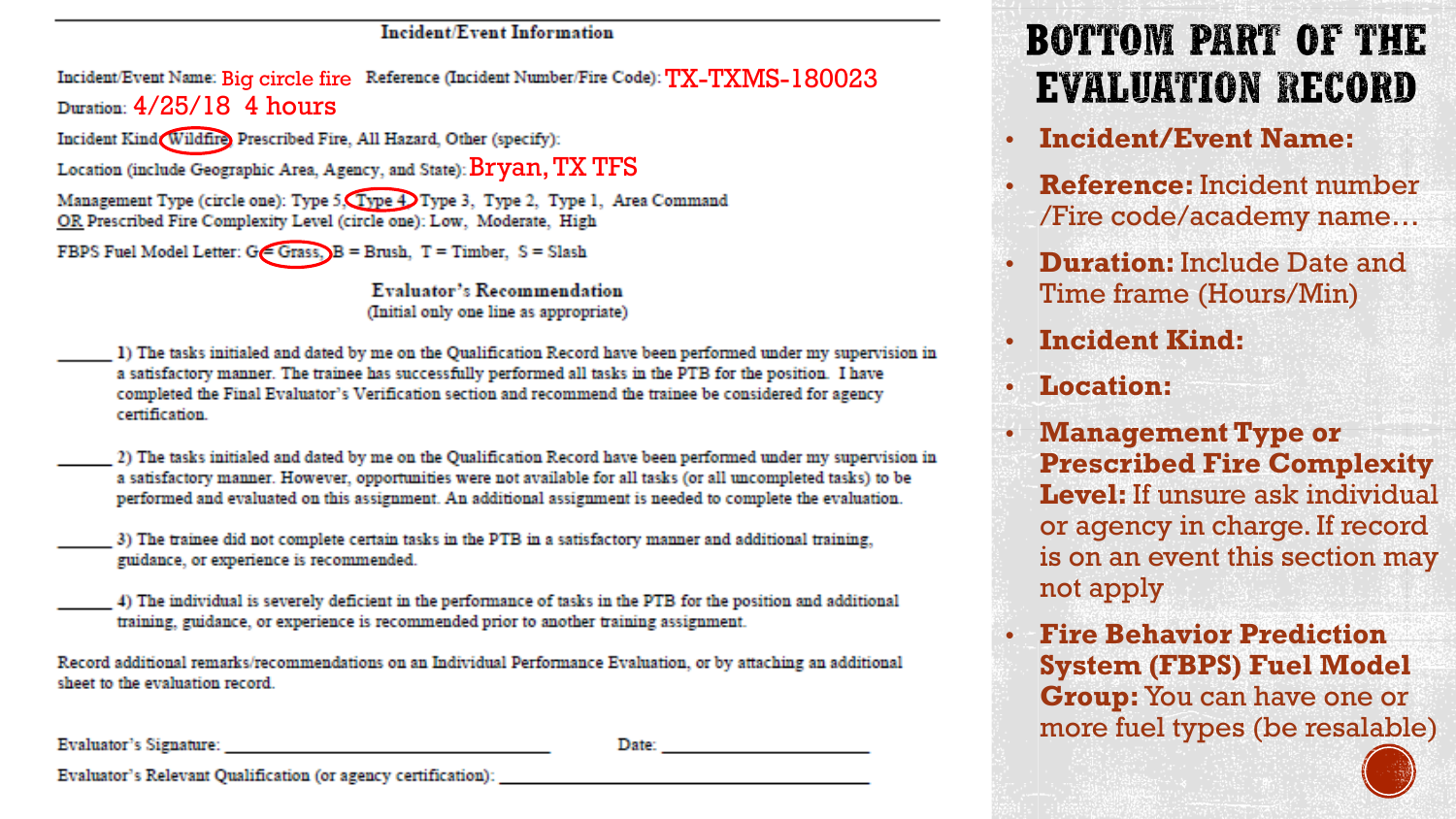#### **Incident/Event Information**

Incident/Event Name: Big circle fire Reference (Incident Number/Fire Code): TX-TXMS-180023 Duration:  $4/25/18$  4 hours Incident Kind Wildfire, Prescribed Fire, All Hazard, Other (specify): Location (include Geographic Area, Agency, and State):  $Bryan, TX TFS$ Management Type (circle one): Type 5, Type 4) Type 3, Type 2, Type 1, Area Command OR Prescribed Fire Complexity Level (circle one): Low, Moderate, High FBPS Fuel Model Letter:  $G =$  Grass.  $B =$  Brush, T = Timber, S = Slash

> **Evaluator's Recommendation** (Initial only one line as appropriate)

1) The tasks initialed and dated by me on the Qualification Record have been performed under my supervision in a satisfactory manner. The trainee has successfully performed all tasks in the PTB for the position. I have completed the Final Evaluator's Verification section and recommend the trainee be considered for agency certification.

 $\mathcal{F}$ 

2) The tasks initialed and dated by me on the Qualification Record have been performed under my supervision in a satisfactory manner. However, opportunities were not available for all tasks (or all uncompleted tasks) to be performed and evaluated on this assignment. An additional assignment is needed to complete the evaluation.

3) The trainee did not complete certain tasks in the PTB in a satisfactory manner and additional training, guidance, or experience is recommended.

4) The individual is severely deficient in the performance of tasks in the PTB for the position and additional training, guidance, or experience is recommended prior to another training assignment.

Record additional remarks/recommendations on an Individual Performance Evaluation, or by attaching an additional sheet to the evaluation record.

 $\mathcal{B}_{ii}$  Terry  $\frac{1}{26}$  and  $\frac{1}{26}$  and  $\frac{1}{26}$  and  $\frac{1}{26}$  and  $\frac{1}{26}$  and  $\frac{1}{26}$  and  $\frac{1}{26}$  and  $\frac{1}{26}$  and  $\frac{1}{26}$  and  $\frac{1}{26}$  and  $\frac{1}{26}$  and  $\frac{1}{26}$  and  $\frac{1}{26}$  and  $\frac{1}{26}$ **Evaluator's Signature:** 

Evaluator's Relevant Qualification (or agency certification): ENGB on incident

**If evaluator does not complete this section be sure you fill in the information**

### **BOTTOM PART OF THE EVALUATION RECORD**

• **Evaluator's Recommendation:** Only the evaluator should fill this section out!

• **NOTE:** Record additional remarks/recommendations on an Individual Performance Evaluation, or by attaching an additional sheet to the evaluation record.

• **Evaluator's Signature** 

- **Date-** When it was filled not the date of the incident/event
- **Evaluators Position**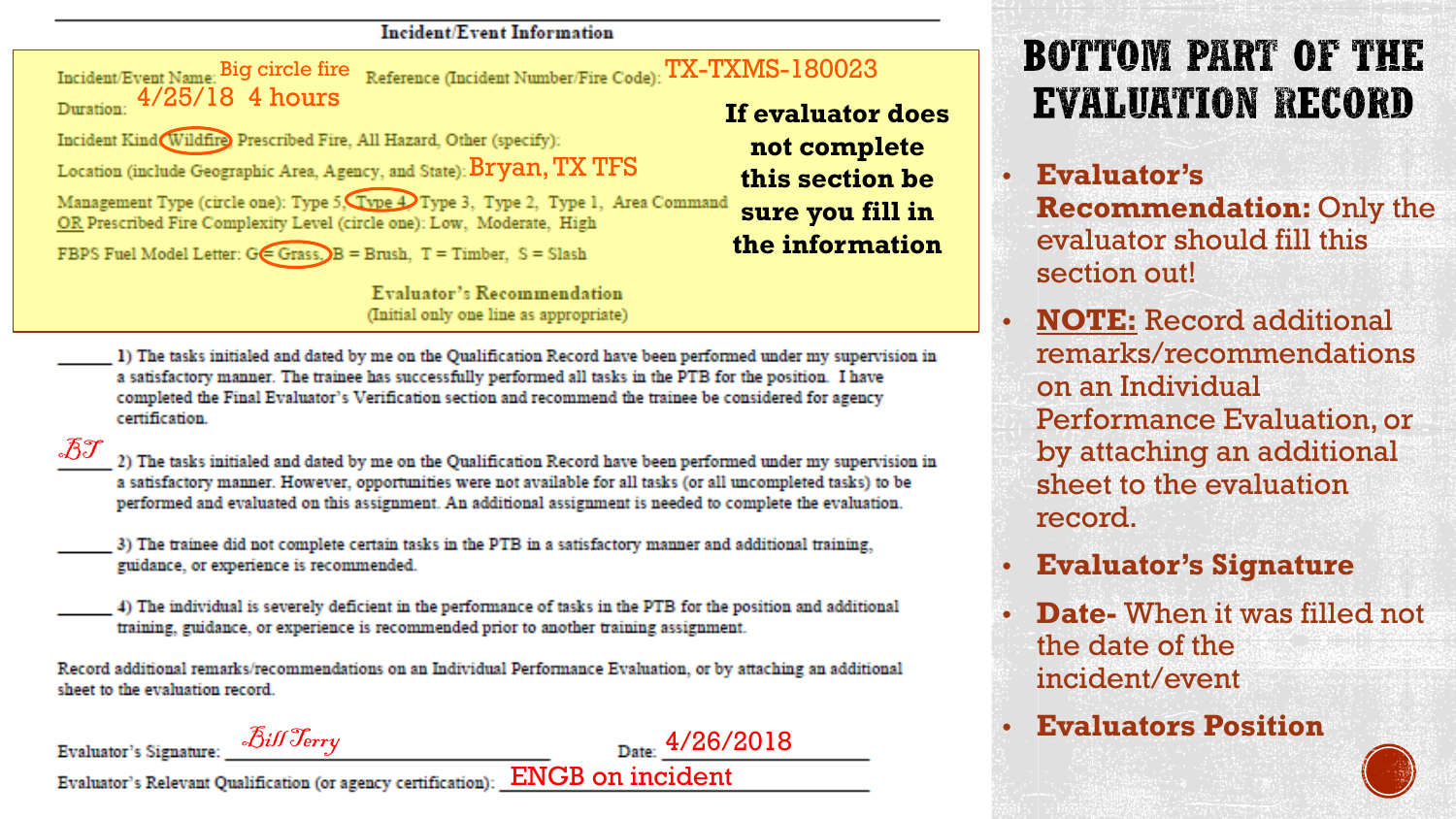| TASK | EVAL.         | <b>EVALUATOR:</b> |
|------|---------------|-------------------|
|      | <b>RECORD</b> | Initial & date    |
|      |               | upon completion   |
|      |               | of task           |

Behavior: Model leadership values and principles.

| 16. Exhibit principles of duty.<br>Be proficient in your job, both technically and as a<br>leader<br>Make sound and timely decisions.<br>Ensure tasks are understood, supervised and<br>accomplished.<br>Develop your subordinates for the future. | I    |                | $\mathcal{L}$ 74/25/18             |
|----------------------------------------------------------------------------------------------------------------------------------------------------------------------------------------------------------------------------------------------------|------|----------------|------------------------------------|
| 17. Exhibit principles of respect.<br>Know your subordinates and look out for their<br>well-being.<br>Keep your subordinates informed.<br>Build the team<br>Employ your subordinates in accordance with their<br>capabilities.                     | I    | $\overline{2}$ | 574/25/18<br>$\sqrt[4]{D}$ 5/15/18 |
| 18. Exhibit principles of integrity.<br>Know yourself and seek improvement.<br>Seek responsibility and accept responsibility for<br>your actions.<br>Set the example.                                                                              | T    | $\overline{2}$ | $\sqrt{D}$ 5/15/18                 |
| Behavior: Ensure the safety, welfare, and accountability of assigned personnel.                                                                                                                                                                    |      |                |                                    |
| 19. Provide for the safety and welfare of assigned<br>resources.                                                                                                                                                                                   | W/RX |                | 574/25/18                          |

| 19. Provide for the safety and welfare of assigned<br>resources<br>Recognize, mitigate and communicate potentially<br>hazardous situations during tactical operations.<br>• Monitor condition of assigned resources.<br>Account for assigned resources.<br>Provide for care of squad members and notify<br>۰. | W/RX | $\frac{574}{25}/18$ |
|---------------------------------------------------------------------------------------------------------------------------------------------------------------------------------------------------------------------------------------------------------------------------------------------------------------|------|---------------------|
| supervisor in event of sickness, injury, or accident.<br>Identify agency policy and practice safety<br>procedures appropriate to conditions.                                                                                                                                                                  |      |                     |

SIGNING OFF TASKS IN THE PTB

• Evaluator should observe the trainee performing a task before checking it off

• Use the evaluation record # when signing off tasks to correlate to what incident/event the task was completed on

• Evaluator should initial each task completed and date it when it was completed

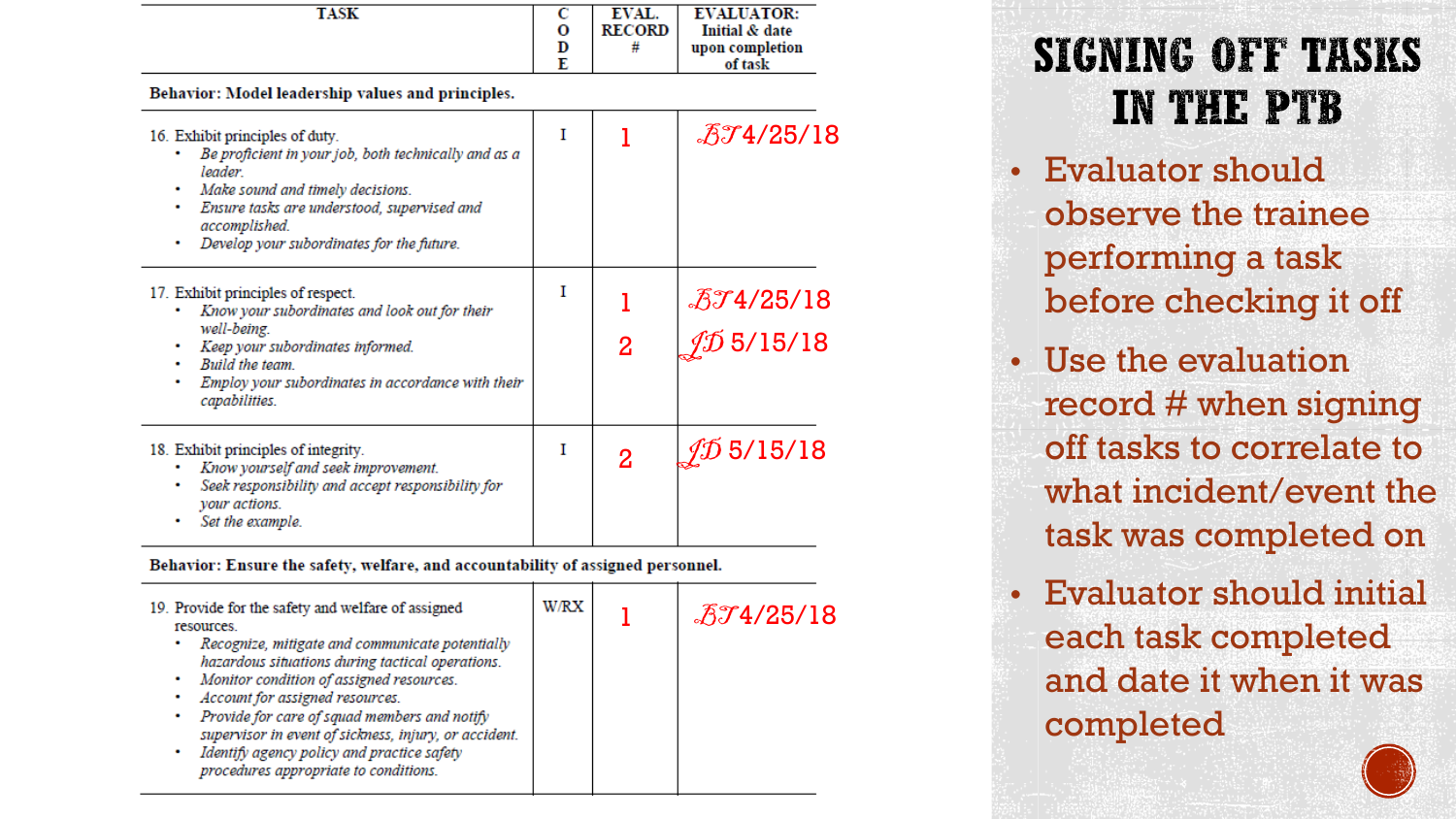#### **Evaluator's Recommendation** (Initial only one line as appropriate)

JC 1) The tasks initialed and dated by me on the Qualification Record have been performed under my supervision in a satisfactory manner. The trainee has successfully performed all tasks in the PTB for the position. I have completed the Final Evaluator's Verification section and recommend the trainee be considered for agency certification.

- 2) The tasks initialed and dated by me on the Qualification Record have been performed under my supervision in a satisfactory manner. However, opportunities were not available for all tasks (or all uncompleted tasks) to be performed and evaluated on this assignment. An additional assignment is needed to complete the evaluation.
- 3) The trainee did not complete certain tasks in the PTB in a satisfactory manner and additional training, guidance, or experience is recommended.
- 4) The individual is severely deficient in the performance of tasks in the PTB for the position and additional training, guidance, or experience is recommended prior to another training assignment.

Record additional remarks/recommendations on an Individual Performance Evaluation, or by attaching an additional sheet to the evaluation record.

 $\int_{2\pi}$   $\int_{2\pi}$   $\sqrt{18/2019}$ **Evaluator's Signature** STENEvaluator's Relevant Qualification (or agency certification):

## **FINAL EVALUATOR**

- Must complete an evaluation record!
- Must be qualified in that position or higher!
- Must initial the #1 on Evaluators recommendation
- Evaluator Must Fill Out the Final Evaluator Verification section found at the front of the PTB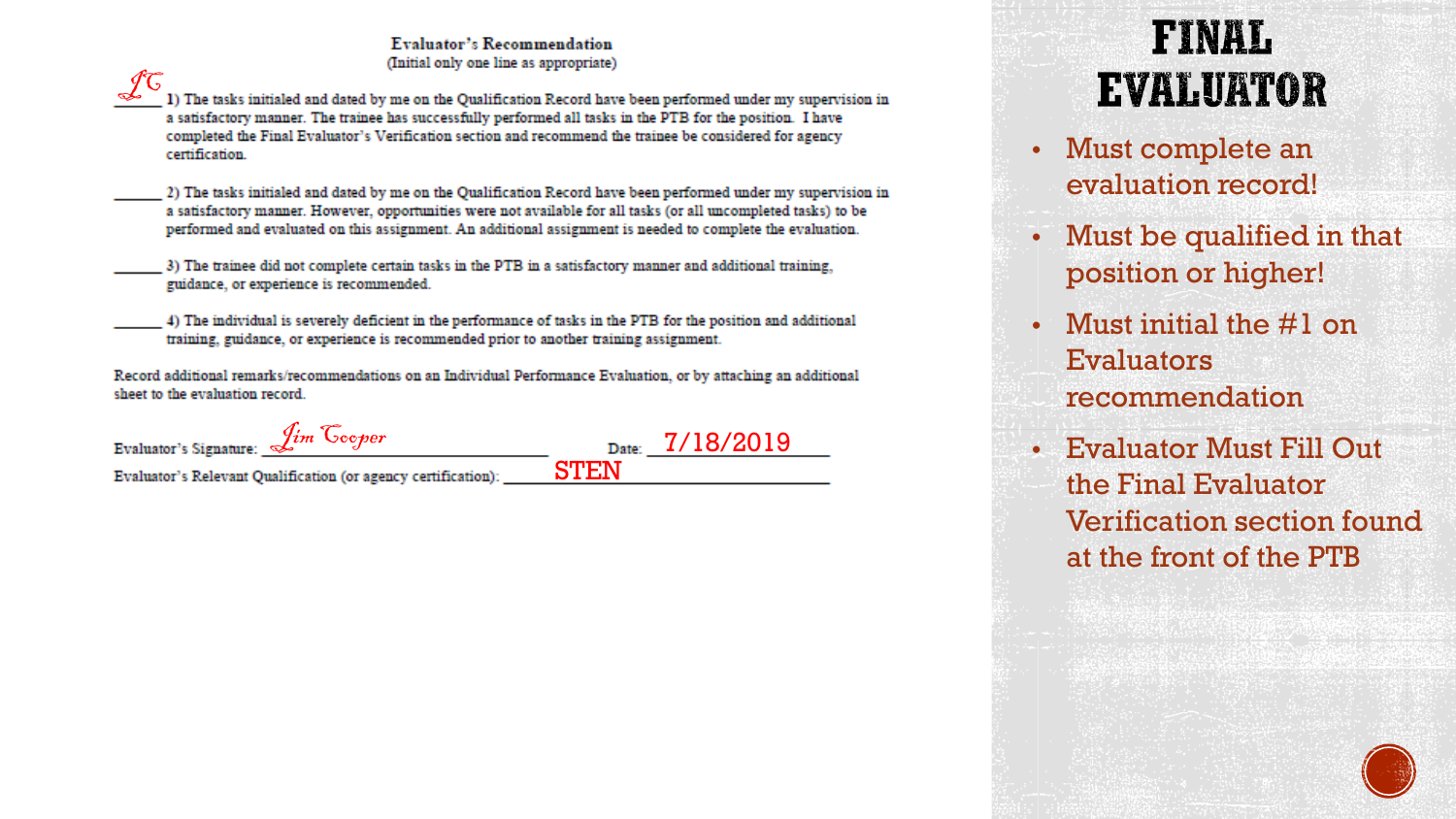#### **Final Evaluator's Verification**

To be completed ONLY when you are recommending the trainee for certification.

I verify that (trainee name) Katlene Ginn has successfully performed as a trainee by demonstrating all tasks for the position listed above and should be considered for certification in this position. All tasks are documented with appropriate initials.

Final Evaluator's Signature: Lim Cooper

Final Evaluator's Printed Name: Jim Cooper

Home Unit Title: ACRFC Northwest Branch- STEN

Home Unit/Agency: Texas A&M Forest Service

Home Unit Phone Number: 979-123-1234 Date: 7/18/19

## **FINAL EVALUATOR**

- Must complete an evaluation record!
- Must be qualified in that position or higher!
- Must initial the #1 on Evaluators recommendation
- Evaluator Must Fill Out the Final Evaluator Verification section found at the front of the PTB
- Be sure FE Name is legible along with contact information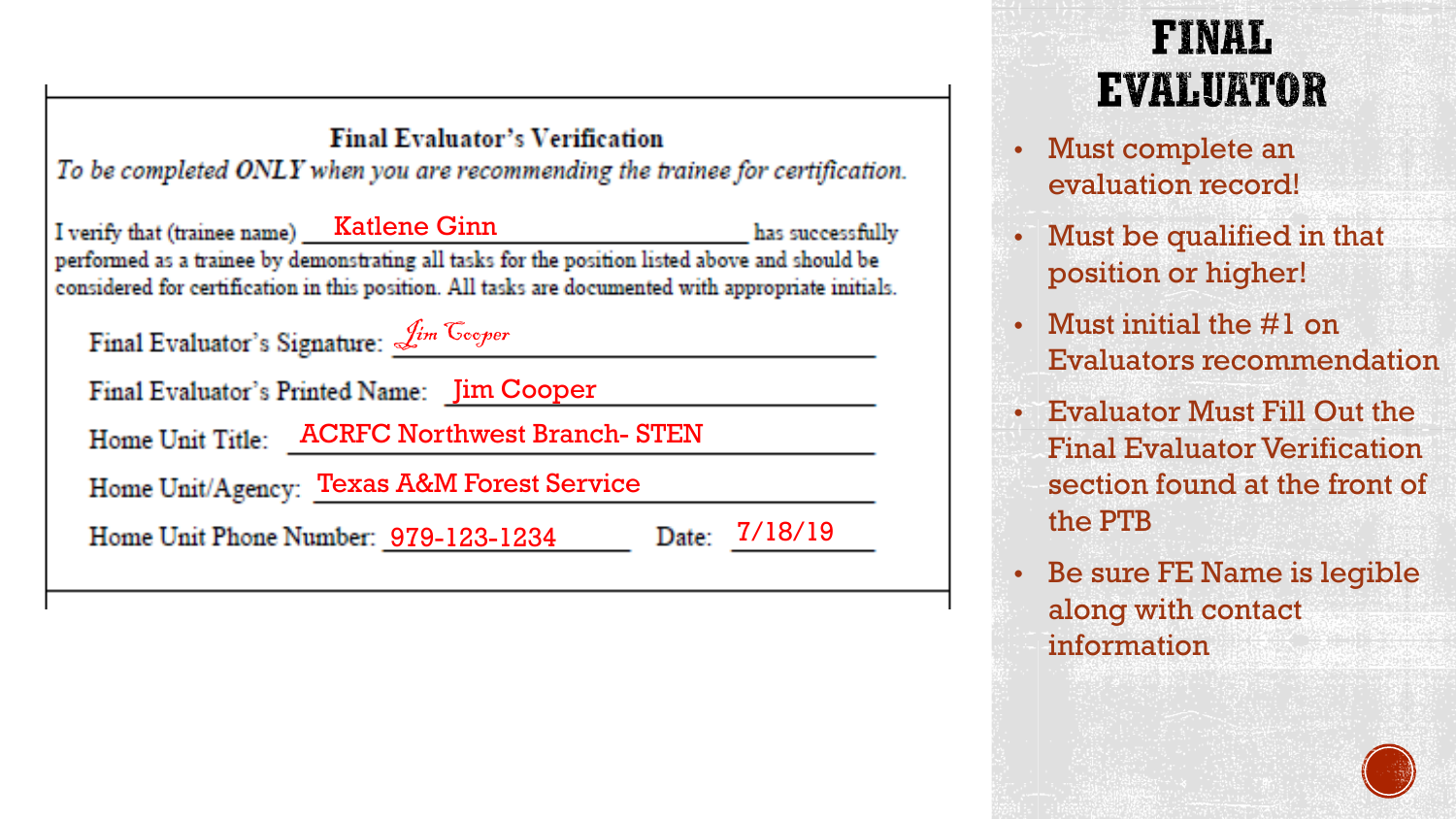#### **Agency Certification**

I certify that (trainee name) Katlene Ginn has met all requirements for qualification in the above position and that such qualification has been issued.

| Certifying Official's Signature: Lason Ware    |               |
|------------------------------------------------|---------------|
| Certifying Official's Printed Name: Jason Ware |               |
| Title: Fire Chief                              |               |
| Home Unit/Agency: Brazos County PCT 3          |               |
| Home Unit Phone Number: 979-123-1234           | Date: 7/25/19 |

### **AGENCY CERTIFICATION** FFTI, ENOP, FAL3, & **ENGB ONLY**

- Once a PTB has been Final Evaluated the agency/Fire department then needs to sign the Agency Certification section.
- **Note:** This section should only be filled out if the agency feels that the trainee has completed all requirements with in the PTB, has the competency to perform at this level, as well as any required training to be qualified in said position.

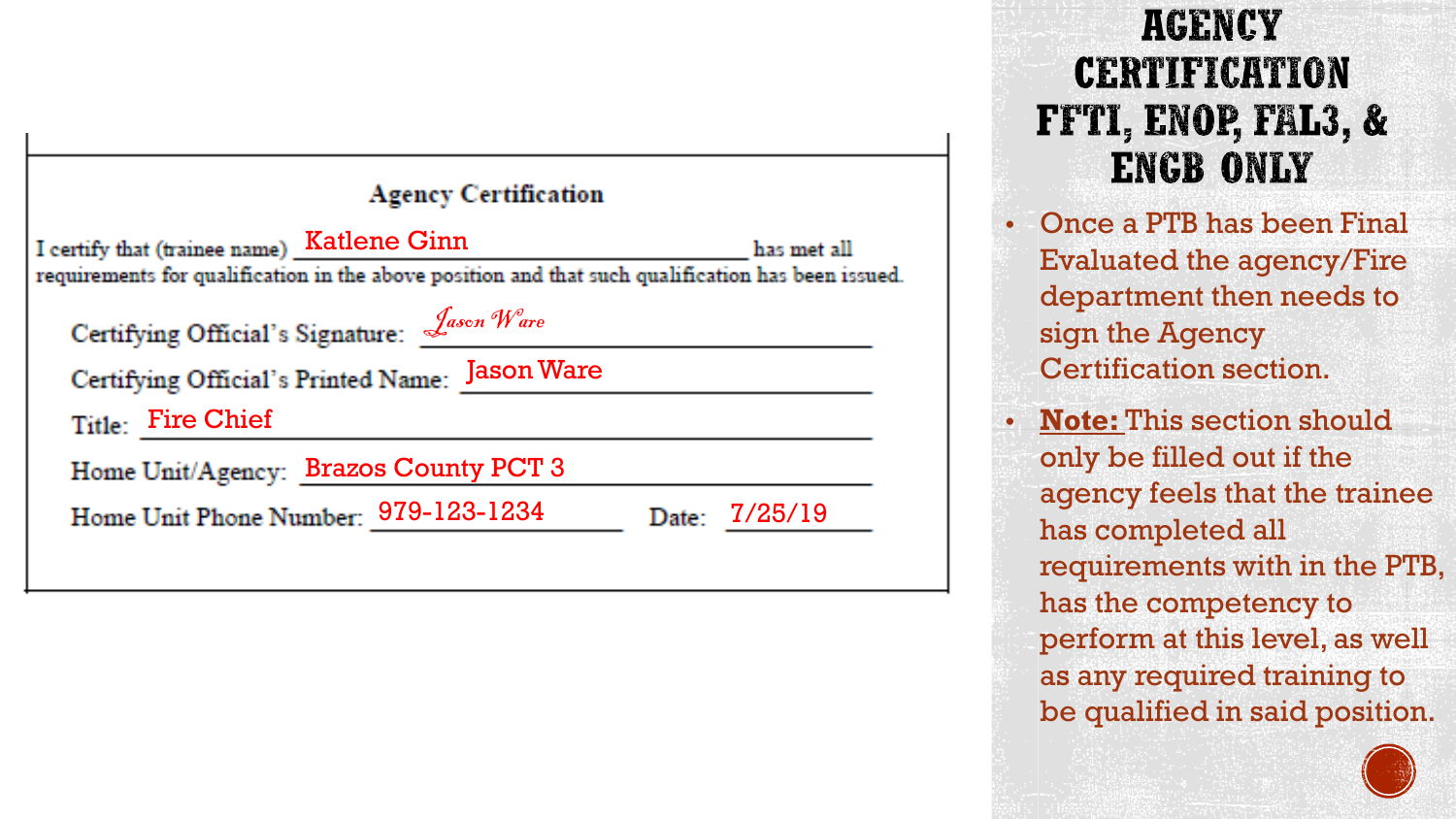#### **Agency Certification**

I certify that (trainee name) Katlene Ginn has met all requirements for qualification in the above position and that such qualification has been issued.

| Certifying Official's Signature:    |       |
|-------------------------------------|-------|
| Certifying Official's Printed Name: |       |
| Title:                              |       |
| Home Unit/Agency:                   |       |
| Home Unit Phone Number:             | Date: |
|                                     |       |

## **AGENCY CERTIFICATION: STEN**

**IMPORTANT:** STEN PTBs should not have the Agency Certification Filled out by the Fire department. Once the TIFMAS RPL reviews and approves the STEN Then the RPL Committee Chair will sign this Section.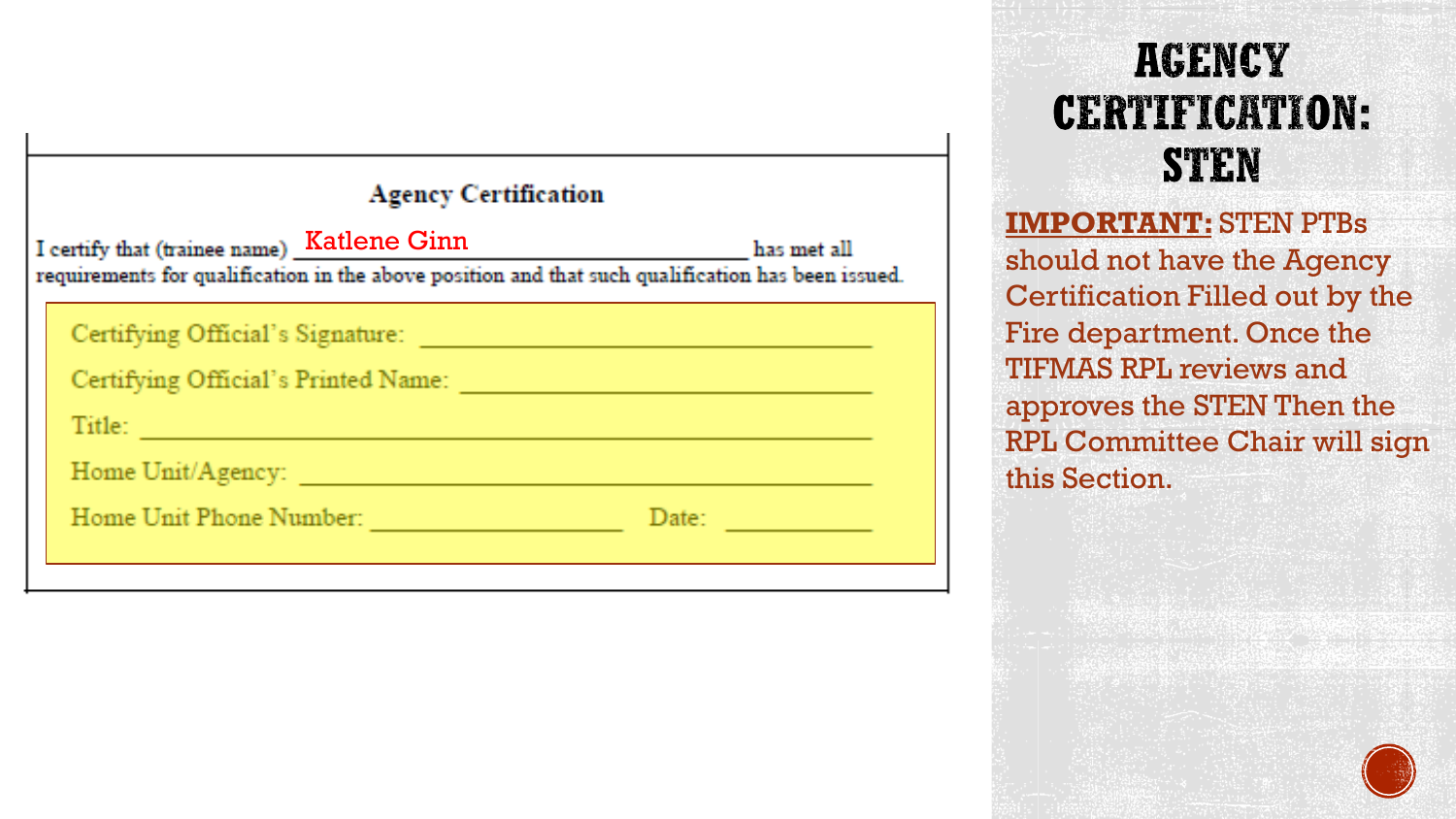| <b>INCIDENT PERSONNEL</b><br><b>PERFORMANCE RATING</b>                                                                                                                                                                                                                                                                                                                                                                                                                                                                                                                         |       | INSTRUCTIONS: The immediate job supervisor will prepare this form for each subordinate. It will be<br>delivered to the planning section before the rater leaves the fire. Rating will be reviewed with employee<br>who will sign at the bottom. |   |                      |                         |   |   |                               |   |   |   |   |                |          |                 |   |                |   |
|--------------------------------------------------------------------------------------------------------------------------------------------------------------------------------------------------------------------------------------------------------------------------------------------------------------------------------------------------------------------------------------------------------------------------------------------------------------------------------------------------------------------------------------------------------------------------------|-------|-------------------------------------------------------------------------------------------------------------------------------------------------------------------------------------------------------------------------------------------------|---|----------------------|-------------------------|---|---|-------------------------------|---|---|---|---|----------------|----------|-----------------|---|----------------|---|
|                                                                                                                                                                                                                                                                                                                                                                                                                                                                                                                                                                                |       | THIS RATING IS TO BE USED ONLY FOR DETERMINING AN INDIVIDUAL'S PERFORMANCE                                                                                                                                                                      |   |                      |                         |   |   |                               |   |   |   |   |                |          |                 |   |                |   |
| 1. Name<br>2. Fire Name and Number                                                                                                                                                                                                                                                                                                                                                                                                                                                                                                                                             |       |                                                                                                                                                                                                                                                 |   |                      |                         |   |   |                               |   |   |   |   |                |          |                 |   |                |   |
| 3. Home Unit (address)                                                                                                                                                                                                                                                                                                                                                                                                                                                                                                                                                         |       |                                                                                                                                                                                                                                                 |   |                      |                         |   |   | 4. Location of Fire (address) |   |   |   |   |                |          |                 |   |                |   |
| 5. Fire Position                                                                                                                                                                                                                                                                                                                                                                                                                                                                                                                                                               |       | 6. Date of Assignment                                                                                                                                                                                                                           |   |                      |                         |   |   | 7. Acres Burned               |   |   |   |   |                |          | 8. Fuel Type(s) |   |                |   |
|                                                                                                                                                                                                                                                                                                                                                                                                                                                                                                                                                                                | From: | To:                                                                                                                                                                                                                                             |   |                      |                         |   |   |                               |   |   |   |   |                |          |                 |   |                |   |
|                                                                                                                                                                                                                                                                                                                                                                                                                                                                                                                                                                                |       |                                                                                                                                                                                                                                                 |   | 9. Evaluation        |                         |   |   |                               |   |   |   |   |                |          |                 |   |                |   |
| Enter X under appropriate rating number and under proper heading for each category listed. Definition for each rating number follows:<br>0 - Deficient. Does not meet minimum requirements of the individual element.<br>DERCIENCIES MUST BE IDENTIFIED IN REMARKS.<br>1 - Needs to improve. Meets some or most of the requirements of the individual element.<br><b>IDENTIFY IMPROVEMENT NEEDED IN REMARKS.</b><br>2 - Satisfactory. Employee meets all requirements of the individual element.<br>3. - Superior. Employee consistently exceeds the performance requirements. |       |                                                                                                                                                                                                                                                 |   |                      |                         |   |   |                               |   |   |   |   |                |          |                 |   |                |   |
| <b>Rating Factors</b>                                                                                                                                                                                                                                                                                                                                                                                                                                                                                                                                                          |       |                                                                                                                                                                                                                                                 |   | <b>Hot Line</b>      |                         |   |   | Mop-Up                        |   |   |   |   | Camp           |          |                 |   | Other specify) |   |
|                                                                                                                                                                                                                                                                                                                                                                                                                                                                                                                                                                                |       |                                                                                                                                                                                                                                                 | ٥ | ٠                    | $\overline{\mathbf{2}}$ | 3 | ٥ |                               | 2 | 3 | ٥ | ۱ | $\overline{2}$ | 3        | o               | т | $\overline{2}$ | 3 |
| Knowledge of the job                                                                                                                                                                                                                                                                                                                                                                                                                                                                                                                                                           |       |                                                                                                                                                                                                                                                 |   |                      |                         |   |   |                               |   |   |   |   |                |          |                 |   |                |   |
| Ability to obtain performance                                                                                                                                                                                                                                                                                                                                                                                                                                                                                                                                                  |       |                                                                                                                                                                                                                                                 |   |                      |                         |   |   |                               |   |   |   |   |                |          |                 |   |                |   |
| Attitude                                                                                                                                                                                                                                                                                                                                                                                                                                                                                                                                                                       |       |                                                                                                                                                                                                                                                 |   |                      |                         |   |   |                               |   |   |   |   |                |          |                 |   |                |   |
| Decisions under stress                                                                                                                                                                                                                                                                                                                                                                                                                                                                                                                                                         |       |                                                                                                                                                                                                                                                 |   |                      |                         |   |   |                               |   |   |   |   |                |          |                 |   |                |   |
| Initiative                                                                                                                                                                                                                                                                                                                                                                                                                                                                                                                                                                     |       |                                                                                                                                                                                                                                                 |   |                      |                         |   |   |                               |   |   |   |   |                |          |                 |   |                |   |
| Consideration for personnel welfare                                                                                                                                                                                                                                                                                                                                                                                                                                                                                                                                            |       |                                                                                                                                                                                                                                                 |   |                      |                         |   |   |                               |   |   |   |   |                |          |                 |   |                |   |
| Obtain necessary equipment and supplies                                                                                                                                                                                                                                                                                                                                                                                                                                                                                                                                        |       |                                                                                                                                                                                                                                                 |   |                      |                         |   |   |                               |   |   |   |   |                |          |                 |   |                |   |
| Physical ability for the job                                                                                                                                                                                                                                                                                                                                                                                                                                                                                                                                                   |       |                                                                                                                                                                                                                                                 |   |                      |                         |   |   |                               |   |   |   |   |                |          |                 |   |                |   |
| Safety                                                                                                                                                                                                                                                                                                                                                                                                                                                                                                                                                                         |       |                                                                                                                                                                                                                                                 |   |                      |                         |   |   |                               |   |   |   |   |                |          |                 |   |                |   |
| Other (specify)                                                                                                                                                                                                                                                                                                                                                                                                                                                                                                                                                                |       |                                                                                                                                                                                                                                                 |   |                      |                         |   |   |                               |   |   |   |   |                |          |                 |   |                |   |
| 10. Remarks                                                                                                                                                                                                                                                                                                                                                                                                                                                                                                                                                                    |       |                                                                                                                                                                                                                                                 |   |                      |                         |   |   |                               |   |   |   |   |                |          |                 |   |                |   |
| 11. Employee (signature) This rating has been discussed with me                                                                                                                                                                                                                                                                                                                                                                                                                                                                                                                |       |                                                                                                                                                                                                                                                 |   |                      |                         |   |   |                               |   |   |   |   |                | 12. Date |                 |   |                |   |
| 13. Rated By (signature)                                                                                                                                                                                                                                                                                                                                                                                                                                                                                                                                                       |       | 14. Home Unit (address)                                                                                                                                                                                                                         |   | 15. Position of Fire |                         |   |   |                               |   |   |   |   | 16. Date       |          |                 |   |                |   |

## **ICS-225 EMPLOYEE PERFORMANCE EVALUATION**

- Every PTB should include at least One ICS-225
- It is a good idea that for every evaluation record completed so should an ICS 225.
- ICS-225 goes into more depth on the Trainee's performance.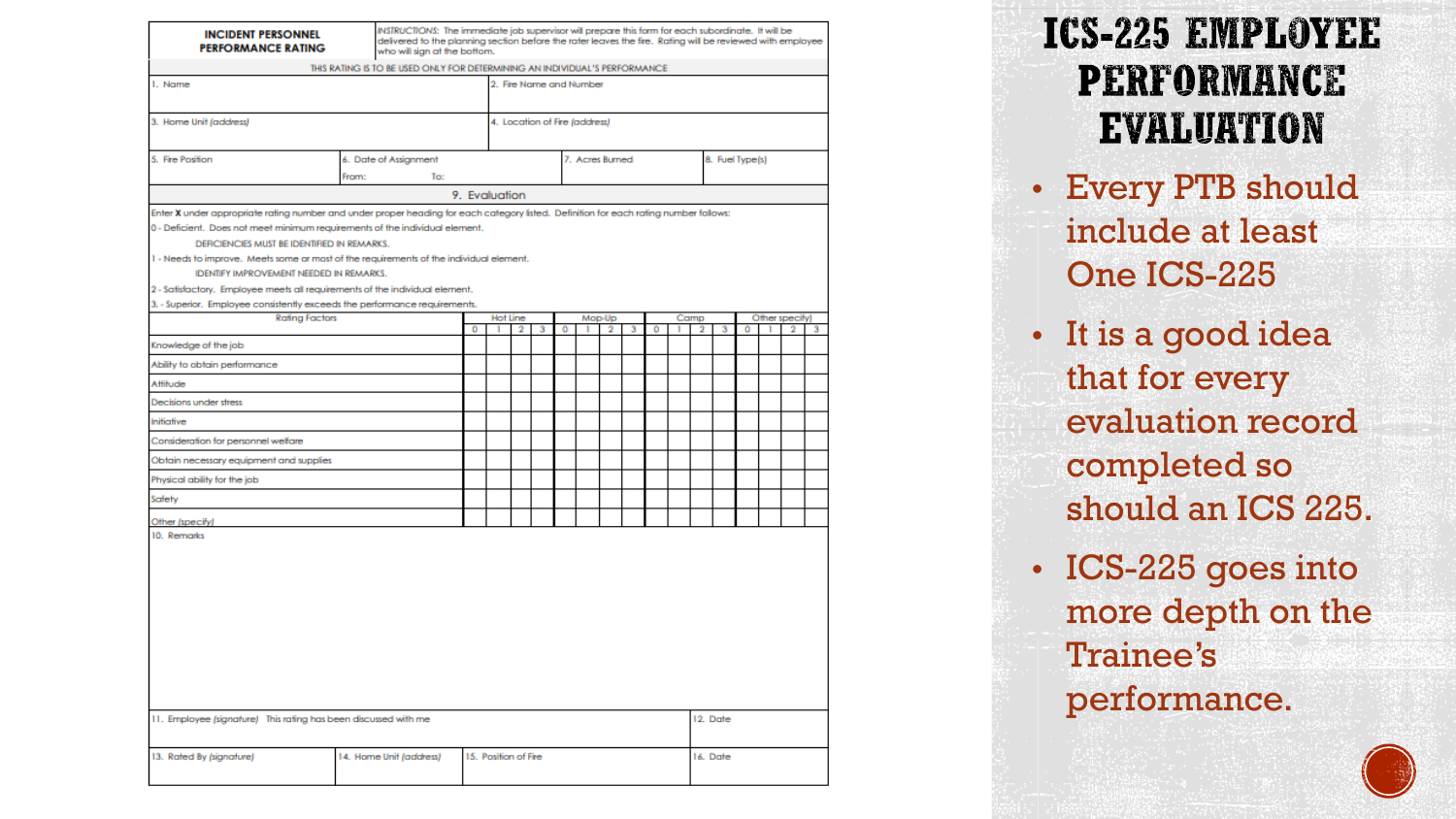#### **INCIDENT PERSONNEL PERFORMANCE RATING**

INSTRUCTIONS: The immediate job supervisor will prepare this form for each subordinate. It will be delivered to the planning section before the rater leaves the fire. Rating will be reviewed with employee who will sign at the bottom.

THIS RATING IS TO BE USED ONLY FOR DETERMINING AN INDIVIDUAL'S PERFORMANCE

| 1. Name<br><b>Katlene Ginn</b> |                                              | 2. Fire Name and Number Big circle fire TX-TXSM-180023 |                        |                 |  |  |
|--------------------------------|----------------------------------------------|--------------------------------------------------------|------------------------|-----------------|--|--|
| 3. Home Unit (address)         | <b>Brazos county PCT 3</b>                   | 4. Location of Fire (address)                          | Bryan, TX              |                 |  |  |
| 5. Fire Position<br>FFTI(T)    | 6. Date of Assignment<br>From: $4/25/17$ To: |                                                        | 7. Acres Burned<br>100 | 8. Fuel Type(s) |  |  |
|                                |                                              |                                                        |                        |                 |  |  |

## **ICS-225 TOP SECTION**

- Trainee Name
- Fire/Event name and number
- Trainee home unit
- Location of fire/event
- Trainees position on Fire
- Date
- Size of fire
- Fuel types (same as evaluation record)
	- **G = Grass Group**
	- **B = Brush Group**
	- **T = Timber Group**
	- **S = Slash Group**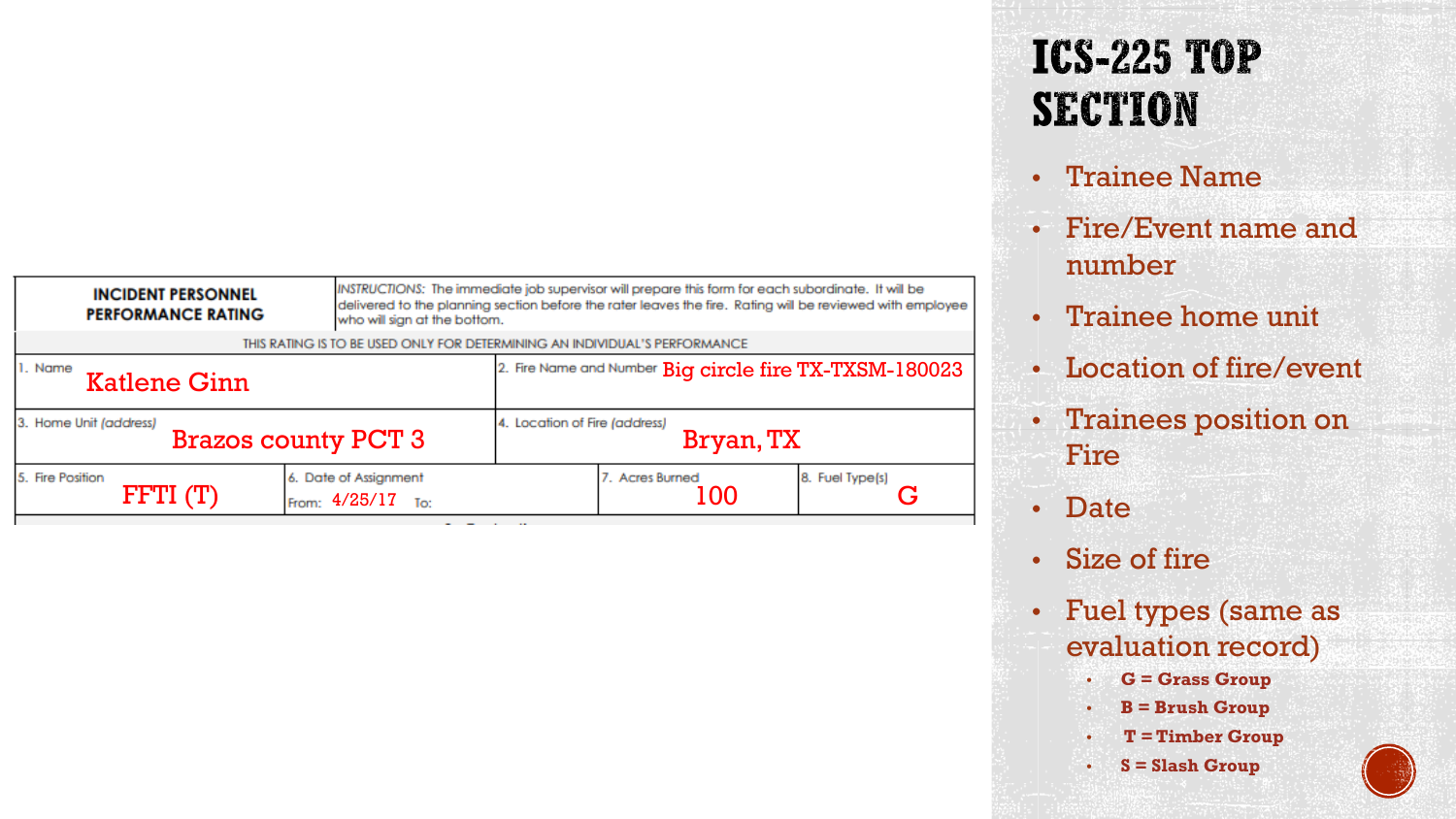#### 9. Evaluation

Enter X under appropriate rating number and under proper heading for each category listed. Definition for each rating number follows:

0 - Deficient. Does not meet minimum requirements of the individual element.

DERCIENCIES MUST BE IDENTIFIED IN REMARKS.

1 - Needs to improve. Meets some or most of the requirements of the individual element.

**IDENTIFY IMPROVEMENT NEEDED IN REMARKS.** 

2 - Satisfactory. Employee meets all requirements of the individual element.

3. - Superior. Employee consistently exceeds the performance requirements.

| <b>Rating Factors</b>                   | Hot Line<br>Mop-Up |  |             | Camp        |    |             | Other specify) |  |    |   |    |    |   |
|-----------------------------------------|--------------------|--|-------------|-------------|----|-------------|----------------|--|----|---|----|----|---|
|                                         | ο                  |  |             | з           | ш. | 2.          | з              |  | 2. | з | ο. | 2. | з |
| Knowledge of the job                    |                    |  | $\mathbf x$ |             |    | $\mathbf x$ |                |  |    |   |    |    |   |
| Ability to obtain performance           |                    |  |             | $\mathbf X$ |    |             | $\mathbf X$    |  |    |   |    |    |   |
| Attitude                                |                    |  | $\mathbf x$ |             |    | $\mathbf x$ |                |  |    |   |    |    |   |
| Decisions under stress                  |                    |  | $\mathbf x$ |             |    | $\mathbf x$ |                |  |    |   |    |    |   |
| <b>Initiative</b>                       |                    |  | $\mathbf x$ |             |    | $\mathbf x$ |                |  |    |   |    |    |   |
| Consideration for personnel welfare     |                    |  |             | $\mathbf x$ |    |             | $\mathbf x$    |  |    |   |    |    |   |
| Obtain necessary equipment and supplies |                    |  |             | $\mathbf x$ |    |             | $\mathbf X$    |  |    |   |    |    |   |
| Physical ability for the job            |                    |  |             | $\mathbf x$ |    |             | $\mathbf x$    |  |    |   |    |    |   |
| Safety                                  |                    |  | $\mathbf X$ |             |    | $\mathbf x$ |                |  |    |   |    |    |   |
| Other (specify)                         |                    |  |             |             |    |             |                |  |    |   |    |    |   |

### **ICS-225: EVALUATION SECTION**

• Evaluator should fill this out for duties that actually too place.

• If it does not apply leave it blank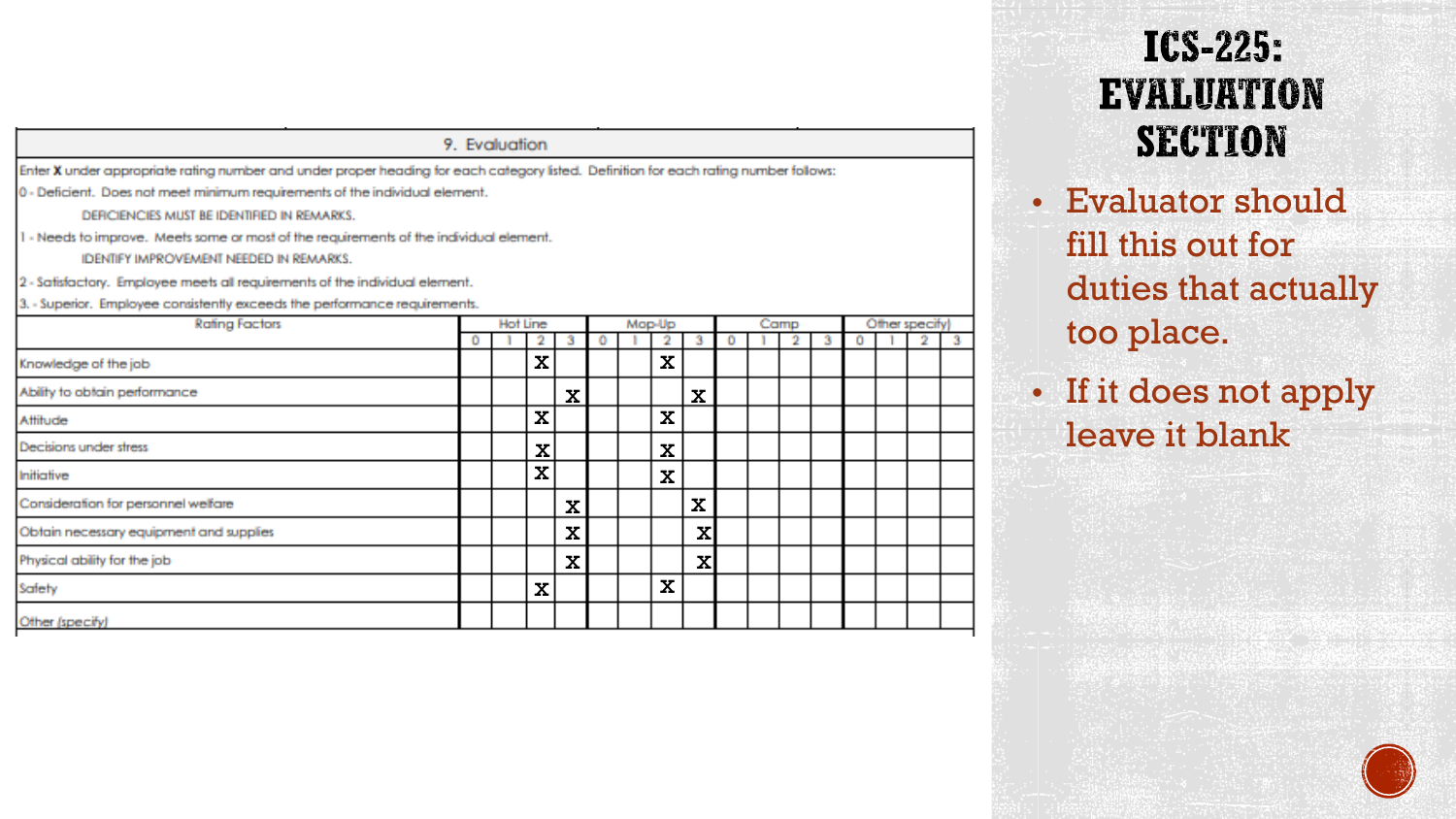| <b>CALIFORNIA CALIFORNIA E</b>                                  |                                                                                                                                                                                                                                                                                                                            |                               |                     |
|-----------------------------------------------------------------|----------------------------------------------------------------------------------------------------------------------------------------------------------------------------------------------------------------------------------------------------------------------------------------------------------------------------|-------------------------------|---------------------|
| 10. Remarks<br>from spreading.                                  | Trainee was a FFTI in my group. She had good knowledge of her<br>duties during initial attack and kept good information flow<br>between members. Little to no direction was needed when<br>asked to perform duties by the STEN or myself. This was a fast<br>moving grass fire that took some quick thinking to prevent it |                               |                     |
| 11. Employee (signature) This rating has been discussed with me |                                                                                                                                                                                                                                                                                                                            | $K$ at lene $\mathcal{F}$ inn | 12. Date<br>4/25/17 |
| 13. Rated By (signature)                                        | 14. Home Unit (address)                                                                                                                                                                                                                                                                                                    | 15 Position of Fire           | 16 Dote             |

### **ICS-225: REMARKS AND SIGNATURE**

- Remarks: Evaluators-Please be specific on duties performed and level of performance. The more information the better.
- Employee signature: Once the Evaluator has discussed the 225 with trainee then they must sign the form
- Signature date: Trainee dates when they signed

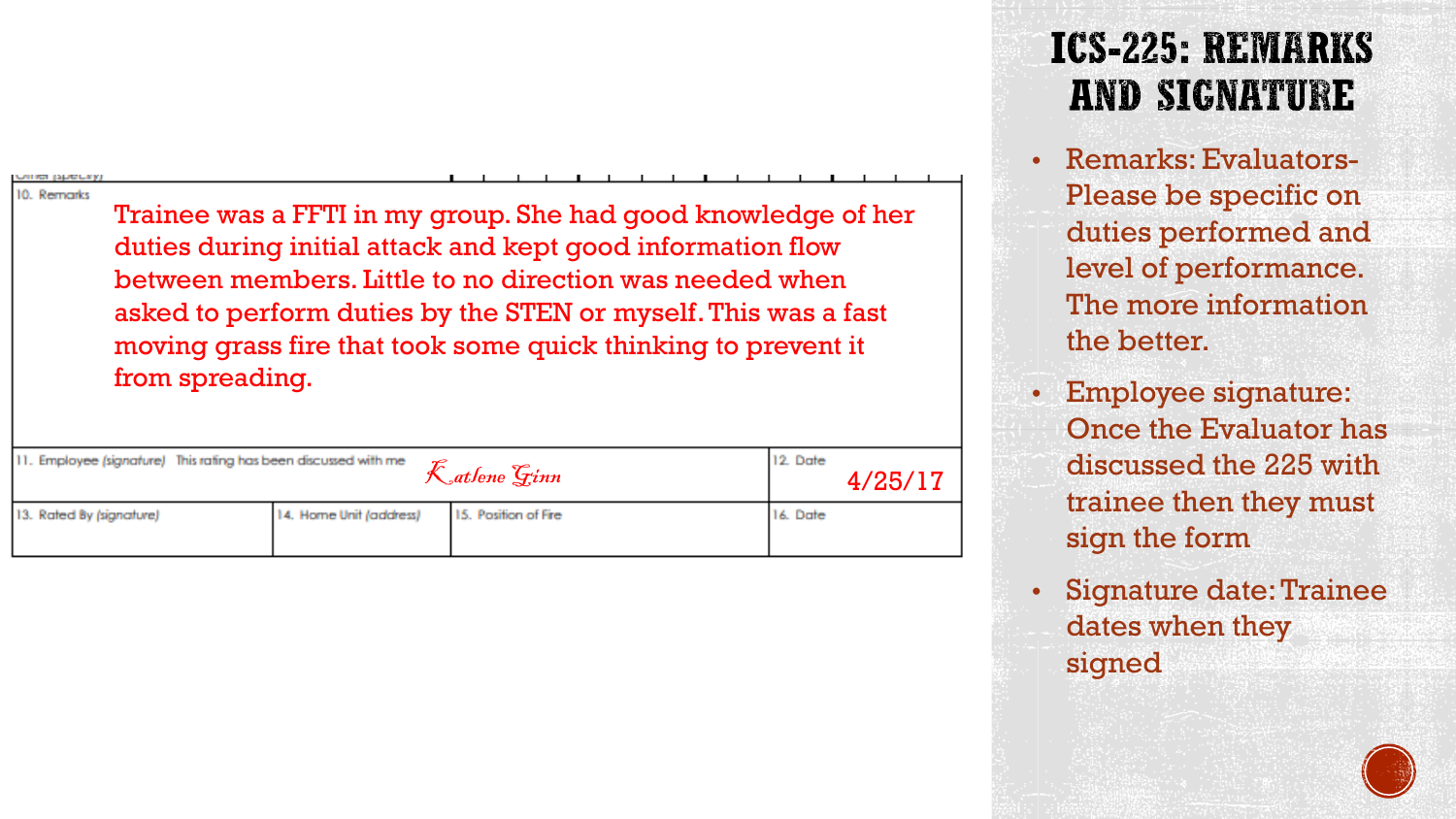| 10. Remarks              | Trainee was a FFTI in my group. She had good knowledge of her<br>duties during initial attack and kept good information flow<br>between members. Little to no direction was needed when<br>asked to perform duties by the STEN or myself. This was a fast<br>moving grass fire that took some quick thinking to prevent it<br>from spreading.<br>12. Date<br>11. Employee (signature) This rating has been discussed with me<br>K atlene Ginn<br>4/25/17 |                              |                     | Signatu                                                                       |
|--------------------------|----------------------------------------------------------------------------------------------------------------------------------------------------------------------------------------------------------------------------------------------------------------------------------------------------------------------------------------------------------------------------------------------------------------------------------------------------------|------------------------------|---------------------|-------------------------------------------------------------------------------|
|                          |                                                                                                                                                                                                                                                                                                                                                                                                                                                          |                              |                     | Home 1<br>$\bullet$<br>home u<br><b>Positio</b><br>$\bullet$<br><b>Evalua</b> |
|                          |                                                                                                                                                                                                                                                                                                                                                                                                                                                          |                              |                     | $\bullet$ Date: $\Gamma$<br>signed                                            |
| 13. Rated By (signature) | 14. Home Unit (address)<br><b>TFS</b>                                                                                                                                                                                                                                                                                                                                                                                                                    | 15. Position of Fire<br>ENGB | 16. Date<br>4/25/17 |                                                                               |

### **ICS-225: REMARKS AND SIGNATURE**

- Rated By: Evaluators Signature
- Home unit: Evaluators home unit
- Position on fire: Evaluators Position
- Date: Date evaluator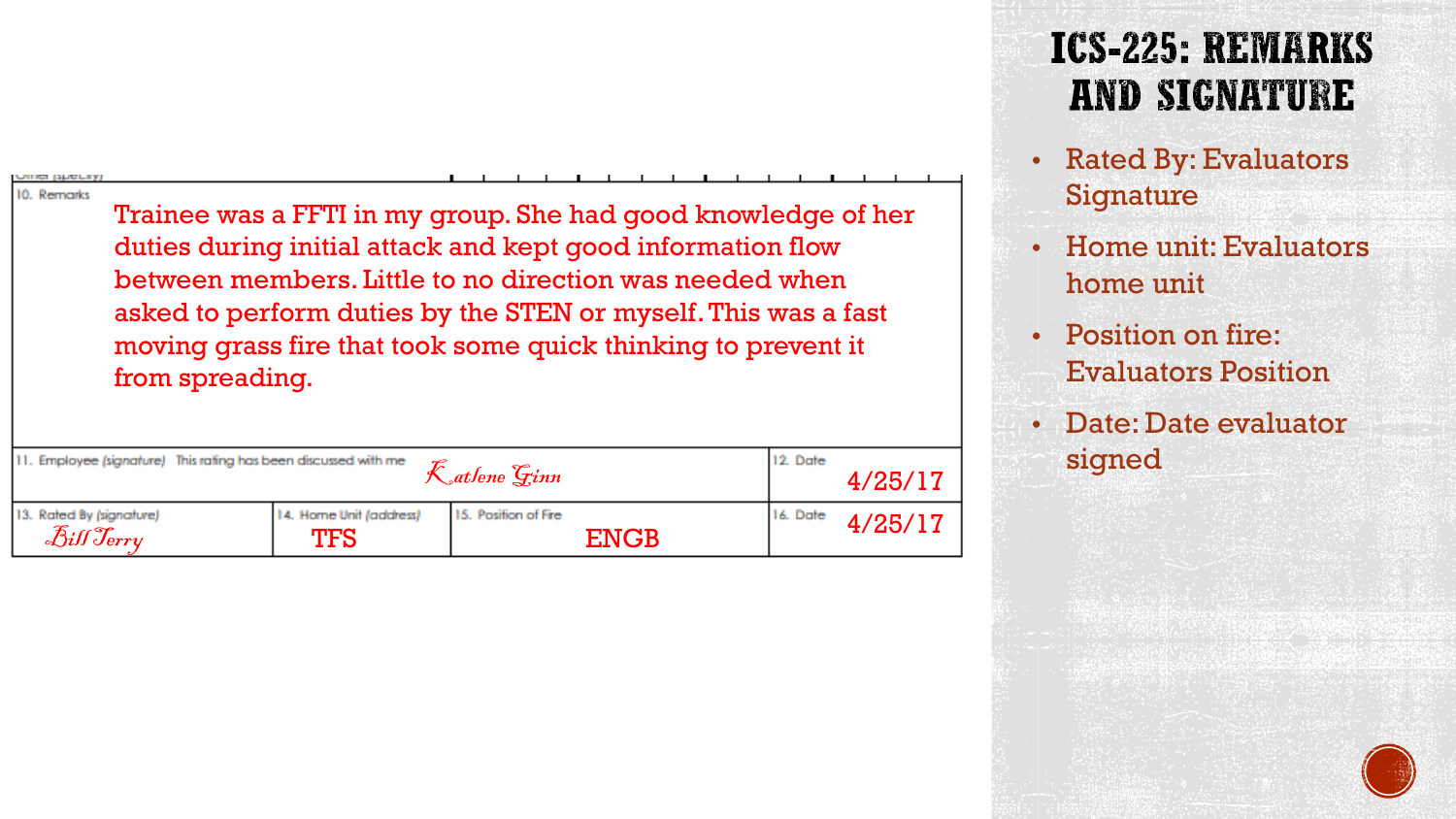# POINTS TO CONSIDER BEFORE COMPLETING PTB'S

- Task book is completed within 5 years of the first evaluation, unless an extension was requested
- Trainee documents the minimum assignments required per qualification, which provide **adequate experience** and time for the position being qualified for.
	- 2 for FFTI, ENOP, FAL3
	- 3 for ENGB, STEN
- All tasks in the PTB have to be initialed at least once and only on incidents or events that correlate with the task codes
- Trainee documents a minimum of two wildfire assignments with at least one that is outside his/hers home unit
- ENGB and STEN trainee's
	- documents a minimum of one wildfire assignment that spans more than one operational period. (Or a multi operational RX if trainee documents sufficient wildfire experience)
	- Trainee documents experience in a minimum of two fuel types